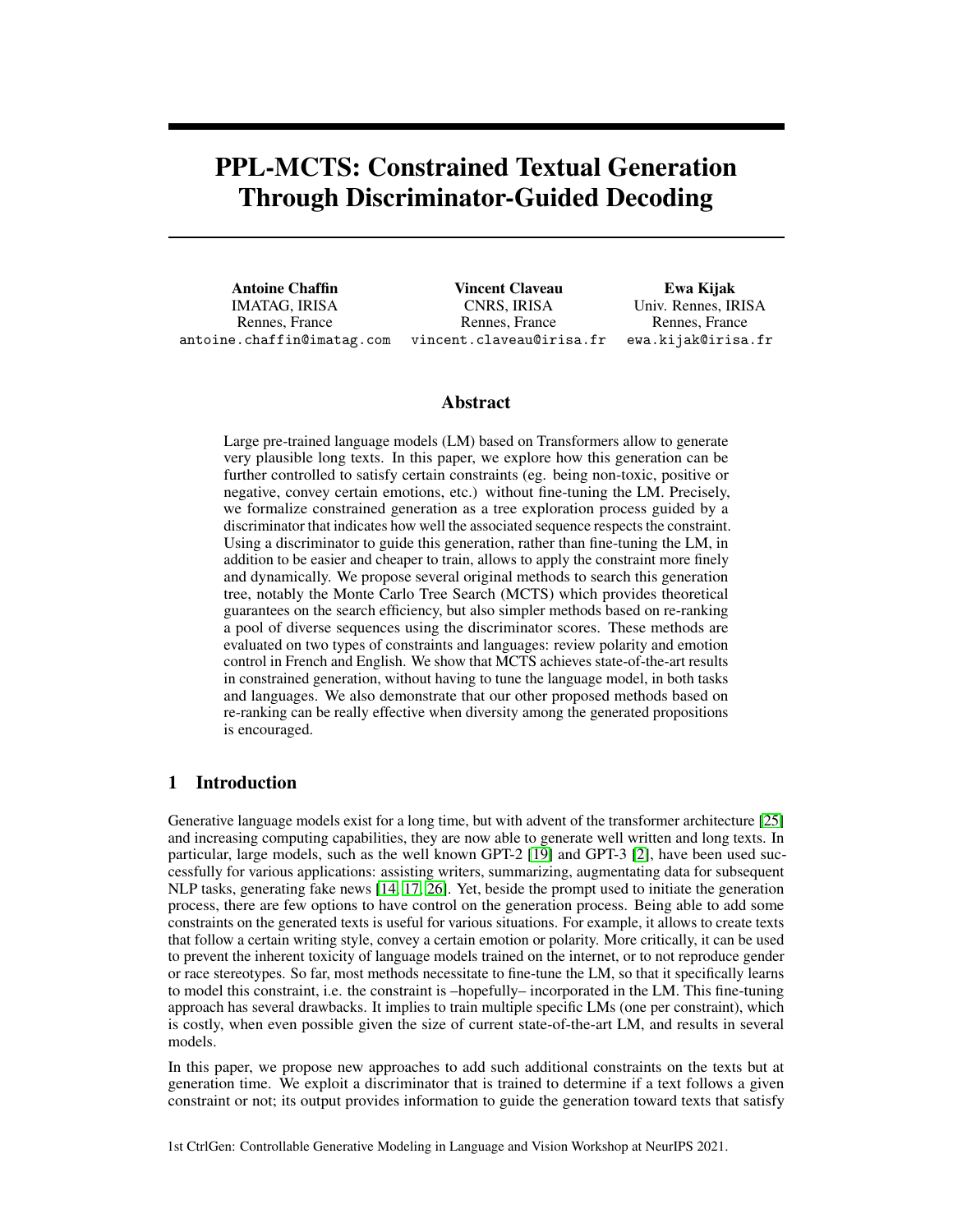this expected constraint. In order to make the most of the discriminator information, we propose an original method based on the Monte Carlo Tree Search (MCTS) algorithm [\[5\]](#page-9-1), namely Plug and Play Language - Monte Carlo Tree Search (PPL-MCTS). We also propose simpler methods based on re-ranking to fulfil this goal. Both approaches do not require to fine-tune the LM; adding a new constraint can thus simply be done by providing a discriminator verifying if a text comply with what is expected. More precisely, our main contributions are the following ones:

- 1. we propose to use MCTS to implement constrained generation and we show, on three datasets and two languages, that it yields state-of-the-art results while offering more flexibility;
- 2. we also explore simpler generation methods based on re-ranking and show that this kind of approach, with low computational costs, can also be competitive if the diversity within propositions to re-rank is encouraged;
- 3. we provide a fully functional code implementing a batched textual MCTS working with the popular HuggingFace library

# 2 Related work

The goal of constrained textual generation is to find the sequence  $x_{1:T}$  which maximises  $p(x_{1:T} | c)$ , given a constraint c. Few methods address the constrained textual generation.

Class-conditional language models. Class-conditional language models (CC-LMs), as the Con-ditional Transformer Language (CTRL) model [\[12\]](#page-9-2), train or fine-tune the weights  $\theta$  of a single neural model directly for controllable generation, by appending a control code  $cc$  in the beginning of a training sequence.  $cc$  indicates the constraint to verify, and is generally related to a class c and a corresponding dataset. Trained with different control codes, the model learns  $p_{\theta}(x_{1:T} | c) = \prod_{t=1}^{T} p_{\theta}(x_t | x_{1:t-1}, cc)$ . The constraint can then be applied during generation by appending the corresponding control code to the prompt. While this method gives some kind of control over the generation, the control codes need to be defined upfront and the LM still needs to be trained specifically for each set of cc. This is a problem since the current trend in text generation is the use of large pre-trained model which can hardly be fine-tuned (for instance, the last version of GPT, GPT-3, cannot be fine-tuned without access to very large hardware resources).

Discriminator-based methods The general idea of discriminator-guided generation is to combine a disciminator  $D$  with a generative LM. The discriminator explicitly models the constraint by calculating the probability  $p_D(c \mid x_{1:T})$  of the sequence  $x_{1:T}$  to satisfy the constraint c. This probability is directly related to  $p(x_{1:T} | c)$  through Bayes' rule :  $p(x_{1:T} | c) \propto p_D(c | x_{1:T})p_{\theta}(x_{1:T})$ . Discriminator-based methods alleviate the training cost problem, as discriminators are easier to train than a LM. Moreover, any additional constraint can be defined a posteriori without tuning the LM, only by training another discriminator. The discriminators have been used in different ways to explore the search space. In the work of [\[11,](#page-9-3) [22\]](#page-10-4), the space is first searched using *beam search* to generate a pool of proposals with a high likelihood, and then the discriminator is used to re-rank them. However, in addition that this search can miss sequences with high likelihood, it is biased towards the likelihood, while the best sequence might only have an average likelihood, but satisfies the constraint perfectly.

Hence, it might be more suitable to take the discriminator probability into account during decoding rather than after generating a whole sequence. In this case, the discriminator is used at each generation step to get the probability  $p_D(c \mid x_{1:t})$  for each token of the vocabulary, and merge it to the likelihood  $p_{\theta}(x_{1:t})$  to choose which token to emit. In order to reduce the cost of using a discriminator, GeDi [\[13\]](#page-10-5) proposes to use CC-LMs as generative discriminators. The method relies on the fact that during sequence generation, the CC-LM computes  $p_{\theta}$  ( $x_t | x_{1:t-1}, c$ ) at each time step for all tokens of the vocabulary, so that most of the terms needed to compute  $p_{\theta}(c | x_{1:t})$  are already computed in prior steps during online generation. This approach is thus at the intersection of tuning the LM and using a discriminator: it tunes a small LM (the CC-LM) to guide a bigger one.

In Plug And Play Language Model (PPLM) [\[6\]](#page-9-4), the discriminator is used to shift the hidden states of the pre-trained transformer-based LM towards the desired class at every generation step. PPLM can be used on any LM and with any discriminator. However, PPLM needs to access the LM to modify its hidden states, while the approach we propose only requires the output logits. As some LM can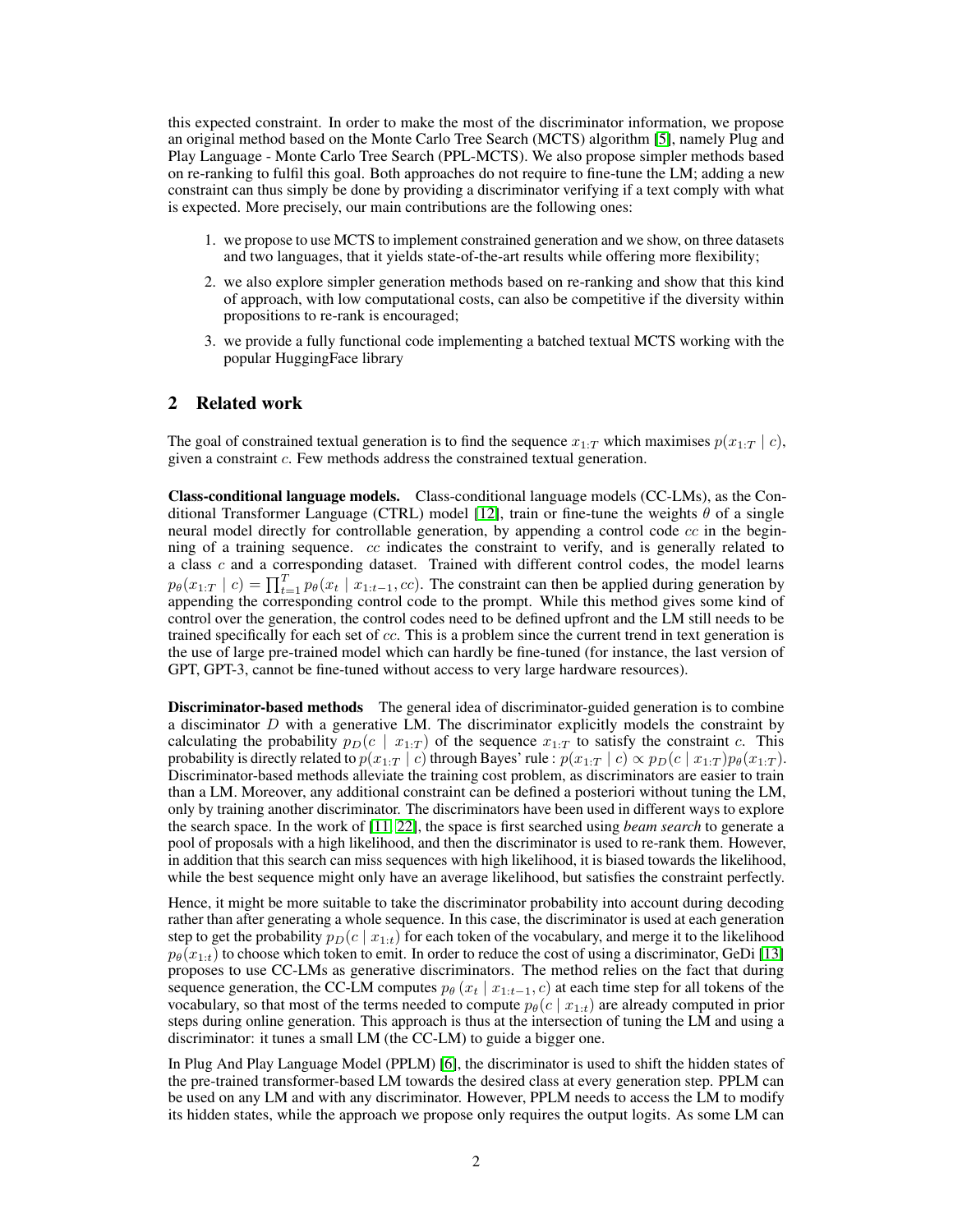only be used through access to logits (e.g. GPT-3 API), this makes our approach more plug and play than PPLM.

A common drawback of all these approaches is their lack of a long-term vision of the generation. Indeed, the discriminator probabilities become necessarily more meaningful as the sequence grows and might only be trustable to guide the search when the sequence is (nearly) finished. When used in a myopic decoding strategy, classification errors will cause the generation process to deviate further and further. Trying to optimize a score defined in the long horizon by making short term decisions is very similar to common game setups such as chess, where the Monte Carlo Tree Search (MCTS) has proven to be really effective [\[23\]](#page-10-6), which motivated our approach.

# 3 PPL-MCTS method

The approach that we propose is in line with methods using a discriminator to guide a large LM model, without the need to re-train it. Unlike previous approaches, it is able to have a long term vision on what is generated. Being able to make a short-term decision (choice of the next token  $x_t$ at time step  $t$ ) that is promising in the long run is based on the exploration of the search space. We propose here to use the Monte Carlo Tree Search (MCTS) for an efficient exploration of this space.

MCTS is very well suited for this problem for three reasons. First, it allows to get a local score (i.e, a score for the next token to emit) using finished sequences. Hence, this score is more meaningful than scores based only on the next step. Second, it allows to explicitly define the compromise between exploitation of promising sequences (with an high likelihood), and exploration of other potentially promising sequences (to not miss better sequences with a lower likelihood). The fact that regret, i.e the number of simulations done on a sub-optimal sequence, has a theoretical upper bound in MCTS [\[20\]](#page-10-7) is a nice guarantee that the computation time is not wasted and the search is efficient. Finally, it outputs a solution at each iteration and so can fit our computational budget by allowing to adjust the quality of the solution to calculation spent.

Text generation as tree exploration process. The search space of the text generation corresponds to a tree: its root is the prompt and the child of a node is its father's sequence with one of the  $|V|$ possible token appended. In the case of constrained generation, the goal is thus to find the path, and therefore the sequence x, with the highest  $p(x \mid c)$  possible without exploring the whole tree in width and depth. As mentioned previously, this probability can be computed as the product of the likelihood  $p_{\theta}(x)$  and the probability given by a discriminator  $p_D(c | x)$ . An illustration of such a tree can be found in Fig. [1,](#page-3-0) where the likelihood of x is forged by multiplying corresponding conditional probabilities along the path, and the classification probability is calculated at the terminal node.

Applying MCTS to text generation. MCTS is a heuristic based iterative algorithm that uses randomness to solve deterministic problems that cannot be solved using traditional approaches, often because the search space is too large to be entirely explored. Each iteration consists in four consecutive steps. In the particular context of applying MCTS to text generation, we made some adaptations:

1. Selection Recursively choose children from the root to a node that has not been expanded yet. To only explore viable sequences, the probability  $p_{\theta}(x_i \mid x_{1:t-1})$  of a given token  $x_i$ given by the LM is used during the selection phase. To this end, the children chosen are those maximizing the Polynomial Upper Confidence Trees (PUCT) [\[20\]](#page-10-7) as defined in [\[24\]](#page-10-8):

<span id="page-2-0"></span>
$$
PUCT(i) = \frac{s_i}{n_i} + c_{puct} p_{\theta}(x_i \mid x_{1:t-1}) \frac{\sqrt{N_i}}{1 + n_i}
$$
 (1)

with  $s_i$  the aggregate score of the node i,  $n_i$  the number of simulations played after this node,  $N_i$  the number of simulations played after its parent, and  $c_{puct}$  a constant defining the compromise between exploration and exploitation. In the task of constrained generation, we define the score of a sequence as its probability knowing the class  $p(x \mid c)$ .

- 2. Expansion If the selected node is not terminal, use the LM to expand it by creating its children.
- 3. Simulation (roll-out) Sample one of these children according to  $p_{\theta}(x_i | x_{1:t-1})$ , and go to a terminal node through a random walk or another pattern.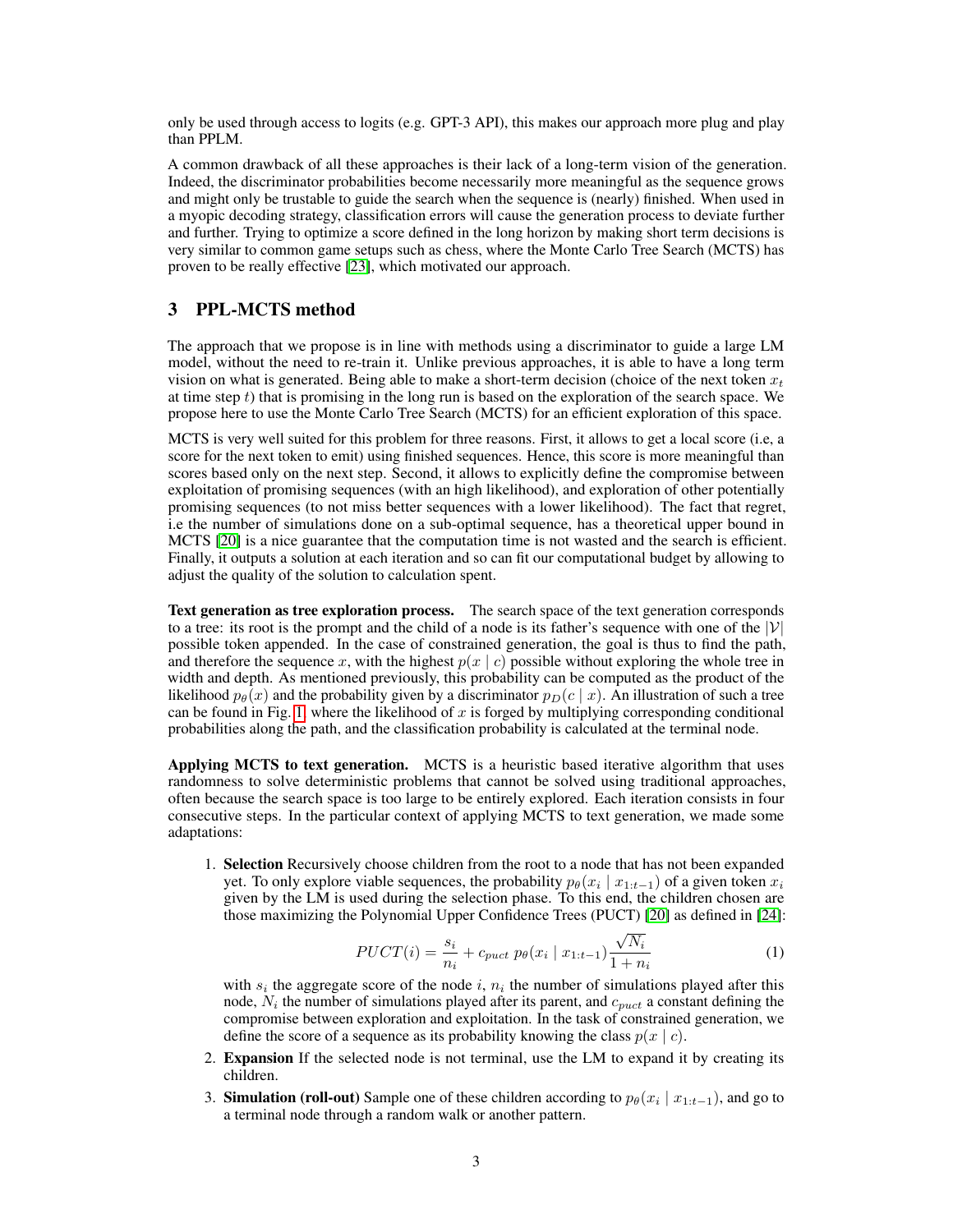

<span id="page-3-0"></span>Figure 1: Illustration of the constrained generation process as a tree exploration from the prompt The cat. Classification probabilities are only represented on completed sequences.

4. Backpropagation Aggregate the final score obtained at the terminal node to each parent until root. There are different strategies to aggregate scores, for example, compute the average between the actual score and the one being backpropagated, or take the maximum of the two. We take the aggregated score  $s_i$  associated to the node i as the averaged probability over all simulations played after this node.

When the number of iterations has reached the allocated budget, the building of the tree stops. The token  $x_i$  selected for the current decoding step can be selected as the most played node amongst the root's children nodes, or the one with the highest aggregated score. We chose to select the most played one.

These adaptations of MCTS to constrained generation define our proposed approach: Plug and Play Language - Monte Carlo Tree Search (PPL-MCTS), summarized in Fig. [2.](#page-4-0) MCTS has been used in recent work [\[16\]](#page-10-9) for machine translation, where the authors try to optimize the metric used for evaluation in machine translation. Our work mainly differ in the target goal and the way the score is defined. Rather than directly optimizing a target metric, we use MCTS to find the sequence with the highest  $p(x \mid c)$  possible using a discriminator D to score how well the desired constraint is satisfied.

Model improvements. In order to allow a finer control on how the constraint is applied, we introduce a parameter  $\alpha \in [0, 1]$  to control the compromise between likelihood and constraint strength, modifying Bayes' equation:  $p(x \mid c) \propto p_D(c \mid x)^{\alpha} p_{\theta}(x)^{1-\alpha}$ . Note that PUCT [\(1\)](#page-2-0) already considers the likelihood of the sequence, favoring the selection of nodes with high likelihoods. Setting  $\alpha$  < 1 thus forces the algorithm to explore solutions even closer to the language model. In our experiments, we set  $\alpha = 1$  to strengthen the classification constraint.

To avoid expensive roll-outs, one may also assign a value to unfinished sequences at the cost of a less precise evaluation that may be not as meaningful as when doing roll-outs. Indeed, the discriminator can be trained on sequences with variable numbers of tokens, allowing it to be used at each node without the need of simulations. In this setup, the MCTS is used as an efficient compromise between exploration and exploitation, losing part of its long view property but allowing to skew the exploration toward promising solutions.

Finally, during our first experiments, we observed that PPL-MCTS leads to repetitive patterns. This is very similar of what happens with greedy search, where a single sequence with an high likelihood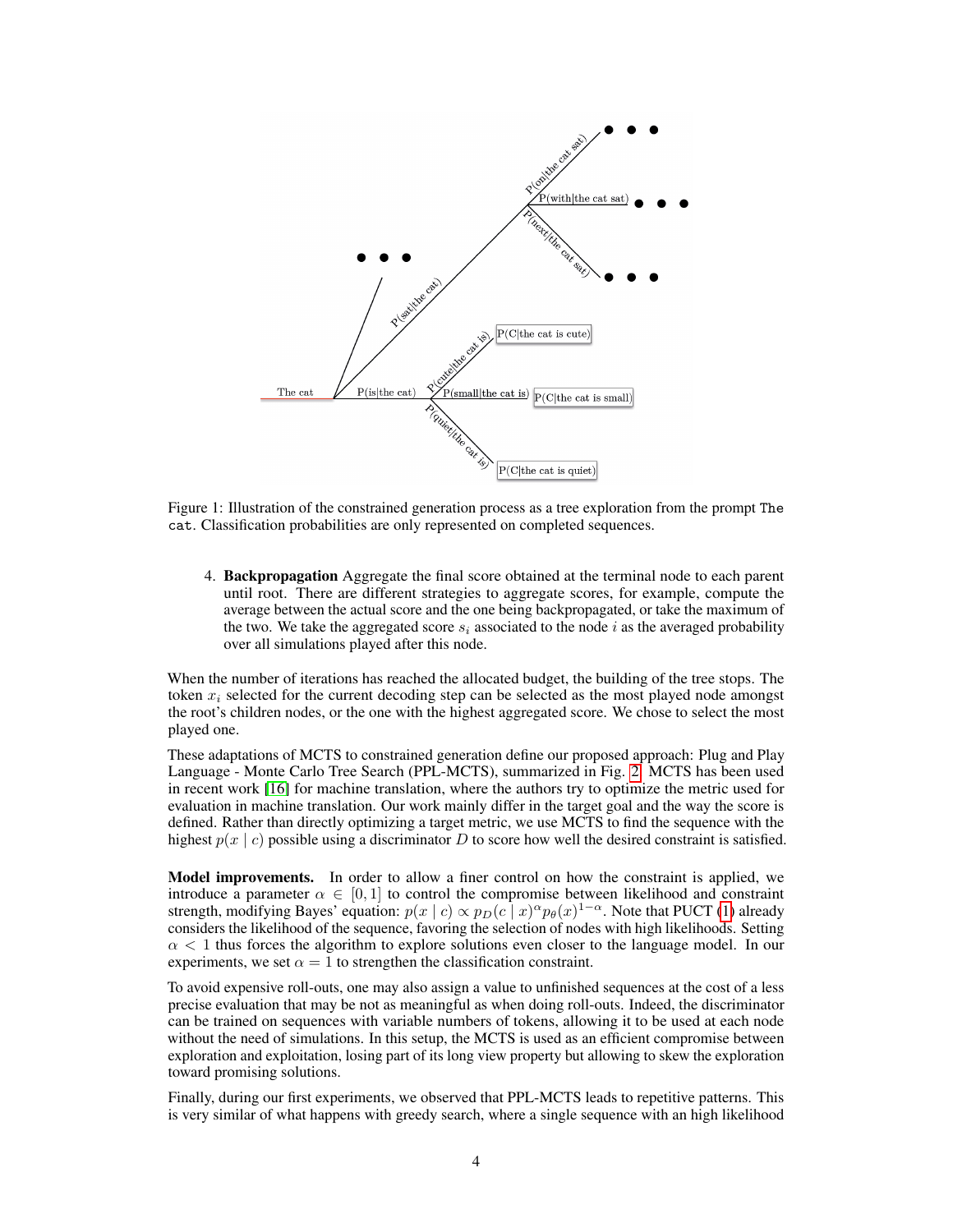Repeat a given amount of time



<span id="page-4-0"></span>Figure 2: Illustration of MCTS applied to text generation.

is dominating the search. If such sequences also have a pretty high discriminator scores, they will be repeated often. CTRL [\[12\]](#page-9-2) offers a simple yet very powerful method to avoid noisy repetitions. It applies a scalar factor  $I(i)$  to the temperature parameter  $\tau$  of a given token  $x_i$  that penalizes this token if it is already in the input sequence. Hence, the probability of a given token becomes:

$$
p_{\theta}^{'}(x_i \mid x_{1:t-1}) = \frac{\exp(z_i/(\tau \cdot I(i)))}{\sum_{v} \exp(z_v/(\tau \cdot I(v)))}
$$
\n(2)

with the *repetition penalty*  $I(i) > 1$  if  $x_i$  is already in the prompt and 1 otherwise, and  $z_{1:|\mathcal{V}|}$  are the neural LM predicted logits over the vocabulary  $V$ . Thus, probabilities of already emitted tokens are penalized but if the language model gives a really high score to one token (hence, it is very confident that this *should* be the token to emit), it may still be selected as the output token.

### 4 Experiments

#### 4.1 Performance assessment

The goal of constrained generation is to generate samples that 1) belong to a specific class while 2) keeping the language quality of the original LM, and 3) with enough diversity across samples. We chose three different metrics to evaluate each of these aspects: 1) accuracy, which is automatically verified by an external "oracle" discriminator trained on a dataset disjoint from the one used to guide the generation; 2) perplexity, which is computed using an "oracle" LM , i.e an unconstrained LM trained on different data than the one used to train the constrained generator; 3) Self-BLEU score [\[28\]](#page-11-1), which is the BLEU score [\[18\]](#page-10-10) of a sample using the other samples as references: a high Self-BLEU score means that there is a lot of overlap between generated samples, and thus that the diversity is low. Such automatic metrics have known limitations [\[3\]](#page-9-5) but results of human evaluation on the CLS dataset, detailed in Section [4.6,](#page-6-0) confirm that they provide a good overview of the performance.

In practice, the studied dataset (see below) is split into two parts, each part being sub-divided in train/val/test sets. The first part serves to train models used for the generation (LM and discriminator), while the second is used to train oracles which serve to compute the evaluation metrics. The test set of this second part will also be used to forge prompts for the generation. Each metric is evaluated on a pool of 900 generated samples.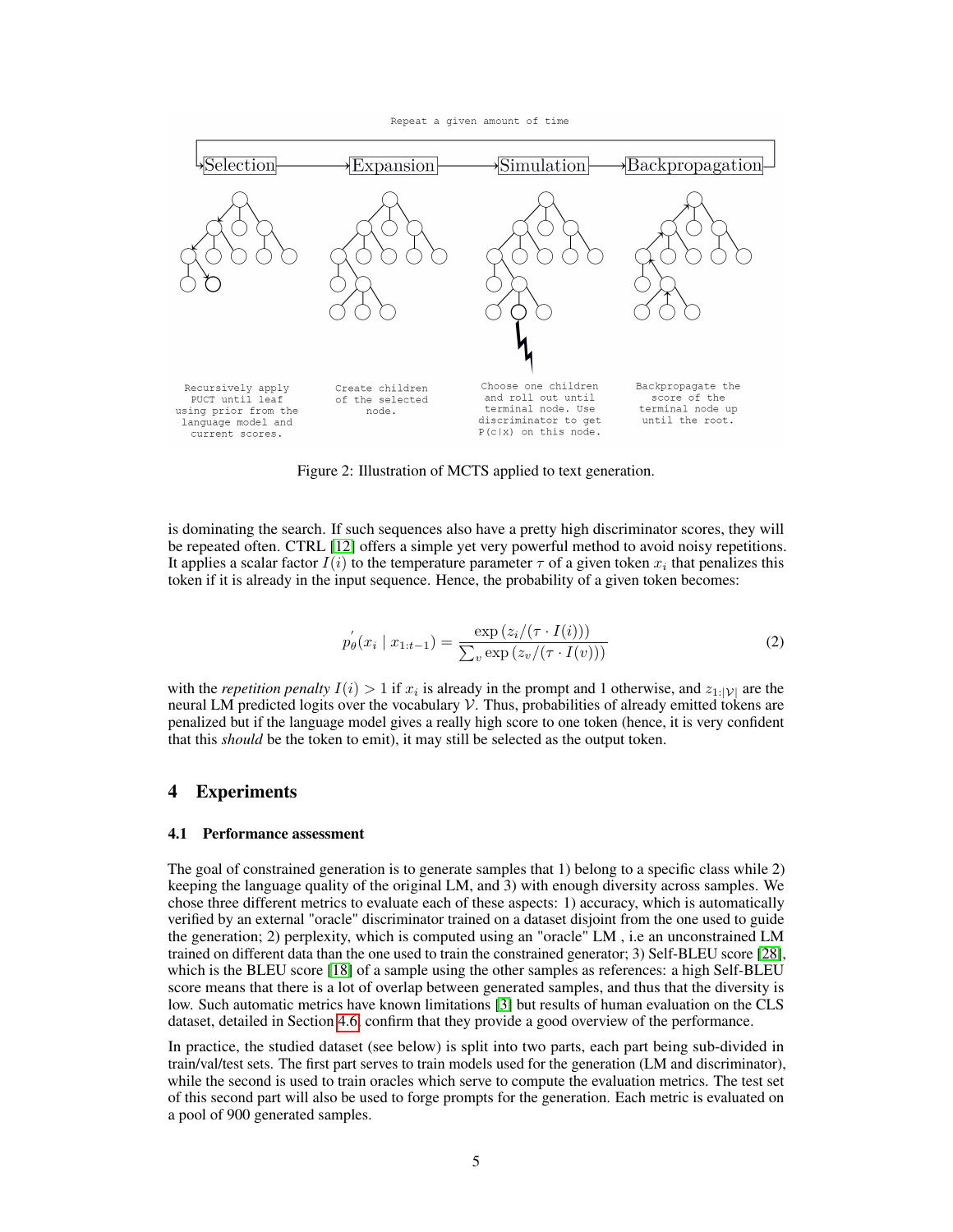# 4.2 Datasets

Three different datasets are used in the experiments presented hereafter: amazon\_polarity [\[27\]](#page-11-2), CLS (from the FLUE [\[15\]](#page-10-11) dataset) and emotion [\[21\]](#page-10-12). The first two are Amazon reviews which have been labeled as positive or negative, so the intended task is to study the possibility of applying polarity to the generation. As CLS is in French, these two datasets will serve to ensure that the methods have the same behaviour for different languages. Emotion is a collection of tweets classified under eight basic emotions: anger, anticipation, disgust, fear, joy, sadness, surprise and trust. This dataset is supposed to be more challenging since there are more classes and texts are smaller (only composed of one sentence), hence the model needs to precisely generate the target emotion with few tokens. It is worth noting that the 3 datasets have different sizes: 4,000,000 instances in total for amazon\_polarity, 20,000 for emotion and 6,000 for CLS. They are available at <https://huggingface.co/datasets/>.

We adapted prompts used to start the generation for each datasets depending on the data format. Amazon polarity comes with a "title" column which corresponds to the title the user gave to the review. This field is directly used as prompt. For the two other datasets, the prompts are the very first tokens of the text field. Because texts from emotion and CLS have different lengths, the size of prompts are also different: it is arbitrarily set to 6 tokens for CLS and 4 for emotion.

### 4.3 Methods and baselines

Baselines. Beside PPL-MCTS, we propose several baselines and simple techniques. Most studies create proposals using beam search and then re-rank them using the product of likelihood and discriminator probability. As suggested in [\[16\]](#page-10-9), re-ranking is competitive but needs more exploration, notably on the diversity aspect. Thus, we explore re-ranking with different variations, in the way sequences to re-rank are produced, and in the way the final sequence is chosen. Three methods are tested to generate propositions: beam search [\[7\]](#page-9-6) (with a beam size of 3), nucleus (top-p) sampling [\[10\]](#page-9-7) (with p=0.9), as well as beam sampling (as described in [\[3\]](#page-9-5)). For the final choice, we also propose three different methods : *argmax*, where the sequence that has the highest  $p(x|c)$  is chosen; *first true*, where propositions are sorted by descending likelihood and the first sequence that belongs to the correct class according to the guiding discriminator is chosen; and *sampling*, where the distribution of  $p(x|c)$  for the propositions is normalized and the chosen sequence is sampled following this distribution. Similarly to PPL-MCTS, the likelihood part of  $p(x|c)$  is omitted (i.e,  $\alpha = 1$ ) since sequences in the pool of propositions already have a relatively high likelihood.

It should be noted that in our setting, a generated sequence corresponds to a document (e.g. a whole review). This choice makes sense for our datasets, but re-ranking at a smaller level (after each sentence, after x tokens...) would also be possible and might produce different results.

Methods from the literature We compare our results with methods from the literature. In particular, we test CC-LMs trained on the target task, similarly as CTRL. We tested this method using greedy search as well as sampling for decoding. We also propose an implementation of CC-LM trained with the classification loss initially proposed for the GeDi method [\[13\]](#page-10-5). These CC-LMs are further used to implement the state-of-the-art GeDi model. In the experiments reported below, we report results for GeDi models trained with and without the classification loss. Finally, we report results of PPLM. For a fair comparison, the same discriminator and LM are used for our PPL-MCTS approach, the re-ranking approaches (baselines), and PPLM.

### 4.4 Experimental setting

For each method, a number of tokens equals to the average length of sequences of the dataset are generated: 98 tokens for amazon\_polarity, 23 for emotion and 137 for CLS. Fixing the number of generated tokens allows fair comparisons between the tested methods since the perplexity of a sequence is directly linked to its length, and its number of n-gram impacts the Self-BLEU metric. An example of generation from amazon polarity is given in Fig. [3.](#page-6-1)

To run all of these methods, three different models are needed: one discriminator, a "vanilla" LM used as generator, and the CC-LMs used in the CTRL and GeDi approaches. For the discriminator used to guide the generation, we rely on BERT-base-cased [\[8\]](#page-9-8) for the English datasets and FlauBERT-largecased [\[15\]](#page-10-11) for CLS. As vanilla LM, we use GPT-2 small models, relying on OpenAI's pre-trained model for the English datasets and on belgpt2 for the French one. The implementation and models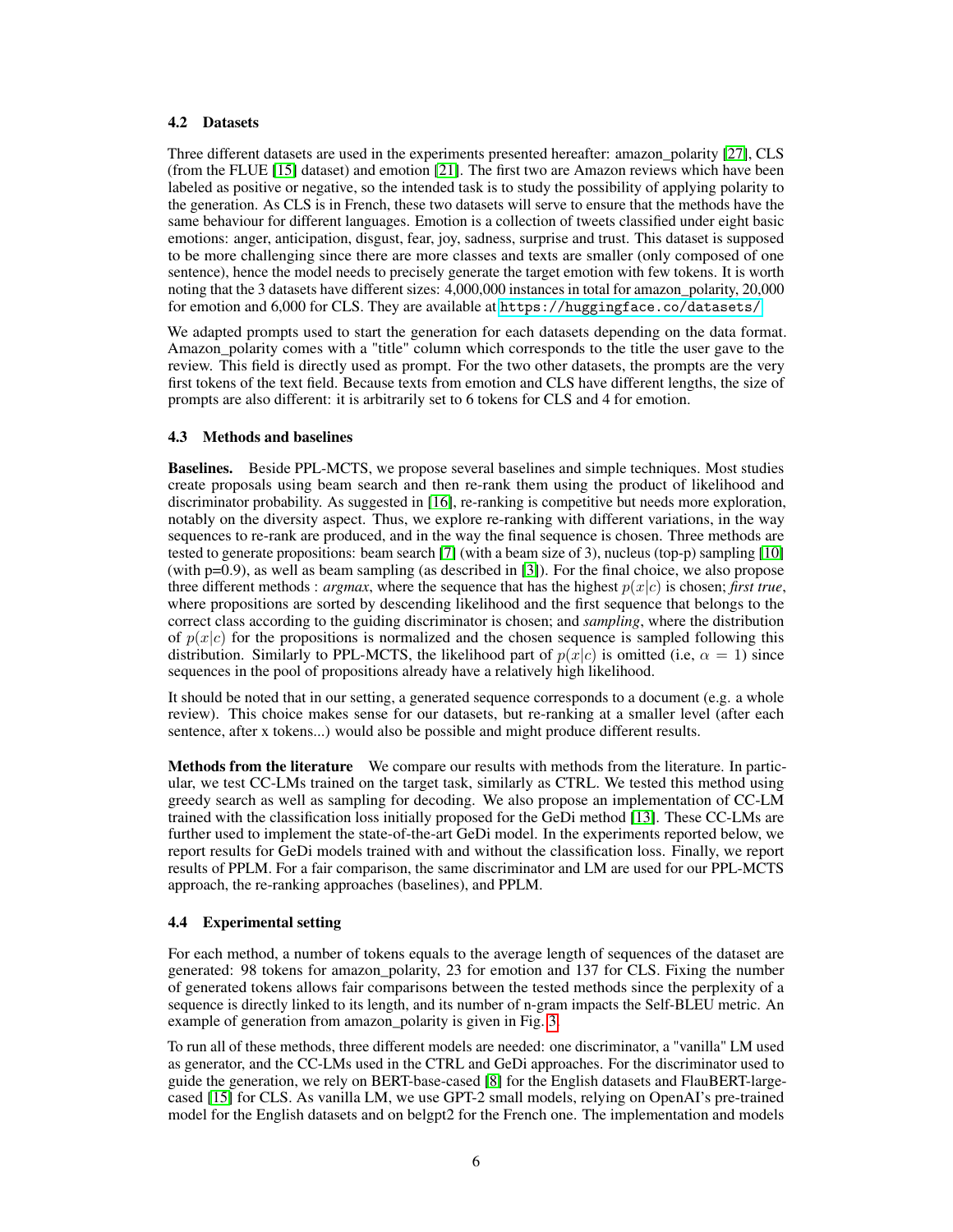<|startoftext|> The Revenge of making a good Halloween film. [SEP]?????? I think this movie is a waste of time. It's not scary, it's just plain stupid. The only good thing about this film is the soundtrack.<lendoftextl> <|startoftext|> The Revenge of making a good Halloween film. [SEP] ive seen this movie a few times and i love it. the acting is great, the story line is good, and the special effects are awesome. if you like horror movies then go see this one.< lendoftextl>

<span id="page-6-1"></span>Figure 3: Example of two constrained generations using PPL-MCTS, one on the negative class, one on the positive class, using the same prompt (in

<span id="page-6-2"></span>

bold) from amazon\_polarity. Figure 4: Accuracy (%) according to the roll-out size; CLS dataset

used for BERT, FlauBERT, GPT-2 and belgpt2 are all found on <https://huggingface.co/>. Given the particular format of data on our experimental datasets, the vanilla LM is trained on raw training sequences in order to produce texts corresponding to the task (for instance, reviews). The CC-LMs are simply fine-tuned versions of the vanilla LM with the control code appended.

We tested three values for the temperature parameter for each proposed method  $(1.0, 1.1$  and  $1.2)$ and we only report the results for the one yielding the best accuracy score. For PPL-MCTS, we also studied the impact of  $c_{puct}$  by testing values 1.0, 3.0, 5.0 and 8.0 along with the different temperature values mentioned. The repetition penalty has been set to 1.2 as defined in CTRL. The number of MCTS iteration per token is set to 50, as well as the number of propositions for re-ranking, except for beam sampling where it is set to 10 because of memory limitations. Given the cost of roll-out for long sequences, we apply roll-out only on the emotion dataset to be able to run extensive experiments. Without roll-out, MCTS loses a part of its long view property but still allows to skew the exploration toward promising solutions. A study of the impact of the roll-out is detailed in a next sub-section. Parameters used for literature models are those provided by the authors. Experiments were conducted on a Quadro RTX 6000 with 80 Go of RAM.

### 4.5 Results

Results on the emotion, CLS and amazon\_polarity datasets are reported in Table [1.](#page-7-0) The statistical significance against GeDi and PPLM is measured applying a t-test with significance level (p-value) of 1%. Results show that PPL-MCTS is competitive against task-specifically trained LMs on the constraint application aspect (high accuracy), while keeping a fair amount of diversity (low Self-BLEU) and staying close to the original distribution (low oracle perplexity). On all three datasets and metrics, it constantly yields top results; the only other method which is high-performing for all metrics and constant across the datasets is GeDi trained with the classification loss.

Another remarkable result is for the Sampling - Argmax method that selects among a pool of propositions generated using sampling, the one with the highest probability to be from the correct class. Thanks to the sampling used for generating propositions, its Self-BLEU is among the lowest of all reported values. Despite the simplicity and low computational cost of this approach, its accuracy is among the best on every dataset. These very good results should however be put into perspective of the very high perplexity of its generated texts. This indicates that the generated samples may be very different than those generated by a standard LM on this dataset. Hence, exploring accuracy/perplexity trade-offs achievable with different values of  $\alpha$  is interesting, which is proposed in Appendix [A.4.](#page-12-0)

### <span id="page-6-0"></span>4.6 Human evaluation

Since automatic metrics can be biased and not faithfully represent the human judgement, we conduct a human evaluation to compare with the results obtained through oracles. Because of the annotation cost, we limited tested methods to the two state-of-the-art methods (PPLM and GeDi), PPL-MCTS and the promising Sampling - Argmax. This allows to test if PPL-MCTS is indeed as efficient as GeDi and if both are better than original PPLM. Also, this should confirm that the high perplexity of the Sampling - Argmax method is due to generated texts being very different from the ones generated by other methods. Three annotators (the authors) labeled the same pool of reviews in order to measure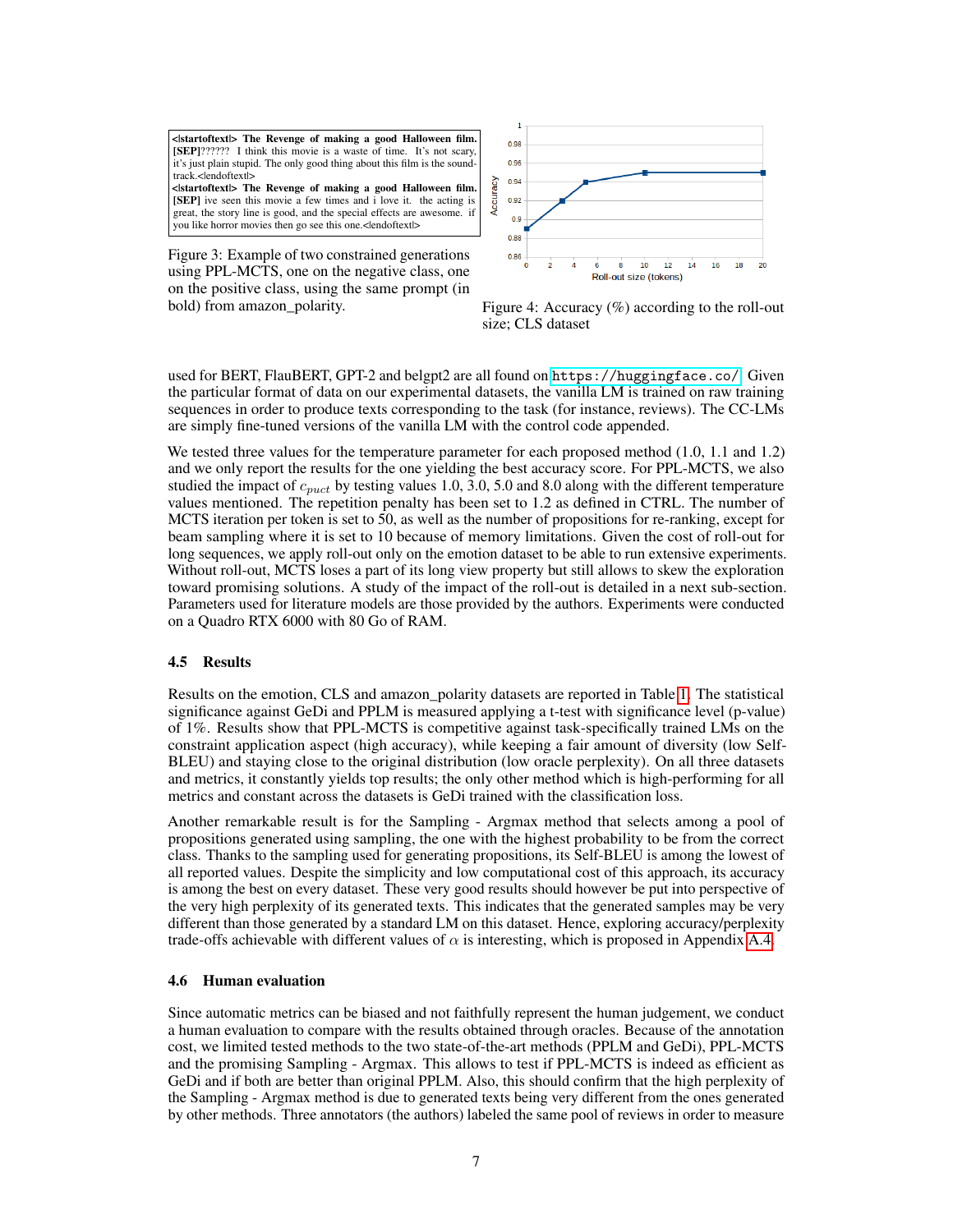|                   | amazon_polarity<br>emotion |               |                    |         | <b>CLS</b>       |                    |         |                  |                    |
|-------------------|----------------------------|---------------|--------------------|---------|------------------|--------------------|---------|------------------|--------------------|
| Generation        | Acc.                       | $5 - Self$    | Oracle             | Acc.    | $5 - Self$       | Oracle             | Acc.    | $5 - Self$       | Oracle             |
| method            | ↑                          | <b>BLEU</b> ↓ | pplty $\downarrow$ |         | <b>BLEU</b> ↓    | pplty $\downarrow$ |         | <b>BLEU</b> J    | pplty $\downarrow$ |
| CC-LM - Classloss | 0.82                       | 0.79          | $2.56^{*,+}$       | $0.89*$ | $0.65^{\dagger}$ | $3.72^{*,+}$       | $0.89*$ | $0.04^{*,+}$     | 50.6               |
| $C$ C-LM          | 0.91                       | 0.71          | $3.21^{\dagger}$   | 0.52    | $0.13^{*,+}$     | 11.1               | 0.66    | $0.06^{*,+}$     | 31.5               |
| GeDi - Classloss  | $0.96*$                    | $0.6*$        | 5.16               | $0.88*$ | 0.68             | $5.57*$            | $0.94*$ | 0.4              | $7.99*$            |
| GeDi              | $0.96*$                    | $0.6*$        | 5.16               | 0.54    | $0.52^{\dagger}$ | $4.09^{*,+}$       | $0.83*$ | $0.31^{\dagger}$ | 11.9               |
| <b>PPLM</b>       | 0.89                       | 0.66          | $2.84^{\dagger}$   | 0.67    | $0.19^{\dagger}$ | 7.31               | 0.79    | $0.23^{\dagger}$ | 8.3                |
| Beam              |                            |               |                    |         |                  |                    |         |                  |                    |
| w/ Argmax         | 0.88                       | 0.85          | $3.14^{\dagger}$   | $0.72*$ | $0.49^{\dagger}$ | $3.7^{*,+}$        | 0.64    | 0.82             | $3.31^{*,+}$       |
| w/Sampling        | 0.86                       | 0.84          | $3.27^{\dagger}$   | 0.7     | $0.46^{\dagger}$ | $3.69^{*,+}$       | 0.6     | 0.82             | $3.37^{*,+}$       |
| w/First true      | 0.85                       | 0.83          | $3.27^{\dagger}$   | 0.65    | $0.38^{\dagger}$ | $3.68^{*,+}$       | 0.62    | 0.82             | $3.26^{*,+}$       |
| Beam sampling     |                            |               |                    |         |                  |                    |         |                  |                    |
| w/ Argmax         | $0.97*$                    | 0.73          | $3.82^{\dagger}$   | 0.67    | $0.48^{\dagger}$ | $3.88^{*,+}$       | $0.88*$ | 0.67             | $3.91^{*,+}$       |
| w/Sampling        | 0.92                       | 0.76          | $3.68^{\dagger}$   | 0.66    | $0.48^{\dagger}$ | $3.88^{*,+}$       | 0.76    | 0.63             | $4.07^{*,+}$       |
| w/First true      | 0.9                        | 0.73          | $3.84^{\dagger}$   | 0.66    | $0.49^{\dagger}$ | $3.85^{*,+}$       | $0.85*$ | 0.71             | $3.8^{*,+}$        |
| Sampling          |                            |               |                    |         |                  |                    |         |                  |                    |
| w/ Argmax         | $0.99$ *,†                 | $0.17^{*,+}$  | 16.5               | $0.87*$ | $0.13^{*,+}$     | 11.7               | $0.92*$ | $0.12^{*,+}$     | 14.3               |
| w/First true      | 0.89                       | $0.07^{*,+}$  | 85.9               | $0.82*$ | $0.13^{*,+}$     | 10.4               | $0.87*$ | $0.14^{*,+}$     | 13                 |
| w/ Sampling       | 0.88                       | $0.17^{*,+}$  | 16.3               | $0.81*$ | $0.13^{*,+}$     | 10.4               | 0.81    | $0.06^{*,+}$     | 31.8               |
| PPL-MCTS          | $0.97*$                    | $0.63*$       | 5.69               | $0.84*$ | $0.37^{\dagger}$ | $4.82^{*,+}$       | $0.89*$ | 0.54             | $4.98^{*,+}$       |

<span id="page-7-0"></span>Table 1: Performance (accuracy, self-BLEU and perplexity) of constrained generation methods; amazon\_polarity (left), emotion (middle) and CLS (right) datasets. † (resp. ∗) indicates statistically significant ( $p < 1\%$ ) improvement against GeDi-classloss (resp. PPLM).

the inter-rater agreement. Since annotators are native french speakers, the evaluation has been made on the CLS dataset.

The pool consists of 50 reviews (25 positives and 25 negatives) randomly sampled for each method, which results in 200 reviews in total. Annotators was asked to go through this (randomly shuffled) pool and give two score for each review:

- 1. Polarity. Rate from 1 to 5 how well the text correspond to the desired label (positive or negative). If the desired label is negative, 5 corresponds to a text which contains only criticisms, 4 to one with some positive aspect and 3 a neutral review (either as many positives as negatives, or not any polarity). A rate of 1 or 2 corresponds to a text containing mainly positive comments. This score corresponds to the accuracy automatic metric.
- 2. Readability. Rate from 1 to 5 how well the text is written. 5 corresponds to a text without any mistake and which is perfectly understandable. A score of 4 is given if there is some misspelling or if a passage does not make much sense. The more mistakes or problem of meaning, the lower the score. This score corresponds to the perplexity automatic metric.

The diversity within the pool of generated texts being complicated to evaluate using this protocol and the Self-BLEU being fairly accurate as a diversity metric, this property is not studied in the human evaluation.

We report scores averaged over the 3 annotators as well as the standard deviation in Fig. [2.](#page-8-0) A t-test with significance level (p-value) of 1% against PPLM (GeDi being best on both scores) is applied to test statistical significance. The results seem to be in line with conclusions from automatic metrics. GeDi, when trained with the classification loss, yields similar results as PPL-MCTS, in terms of constraint satisfaction and quality of writing. PPLM, on the other hand, generates samples of lower quality and has more difficulty for applying the constraint. Finally, given its readability score, Sampling - Argmax seems to generate samples with a low quality. Its polarity score, while being higher than PPLM, is lower than expected: given the accuracy reported by the oracle, it should be close to GeDi and PPL-MCTS. It is most likely due to the fact that evaluating the polarity of a badly written text is hard to an human, often resulting in review being scored as neutral.

### 4.7 Effect of the roll-out

Rolling out is costly for very long sequences, and the question of its usefulness necessarily arises. We study how rolling out for only a fixed number of tokens (instead of until the end of the sequence)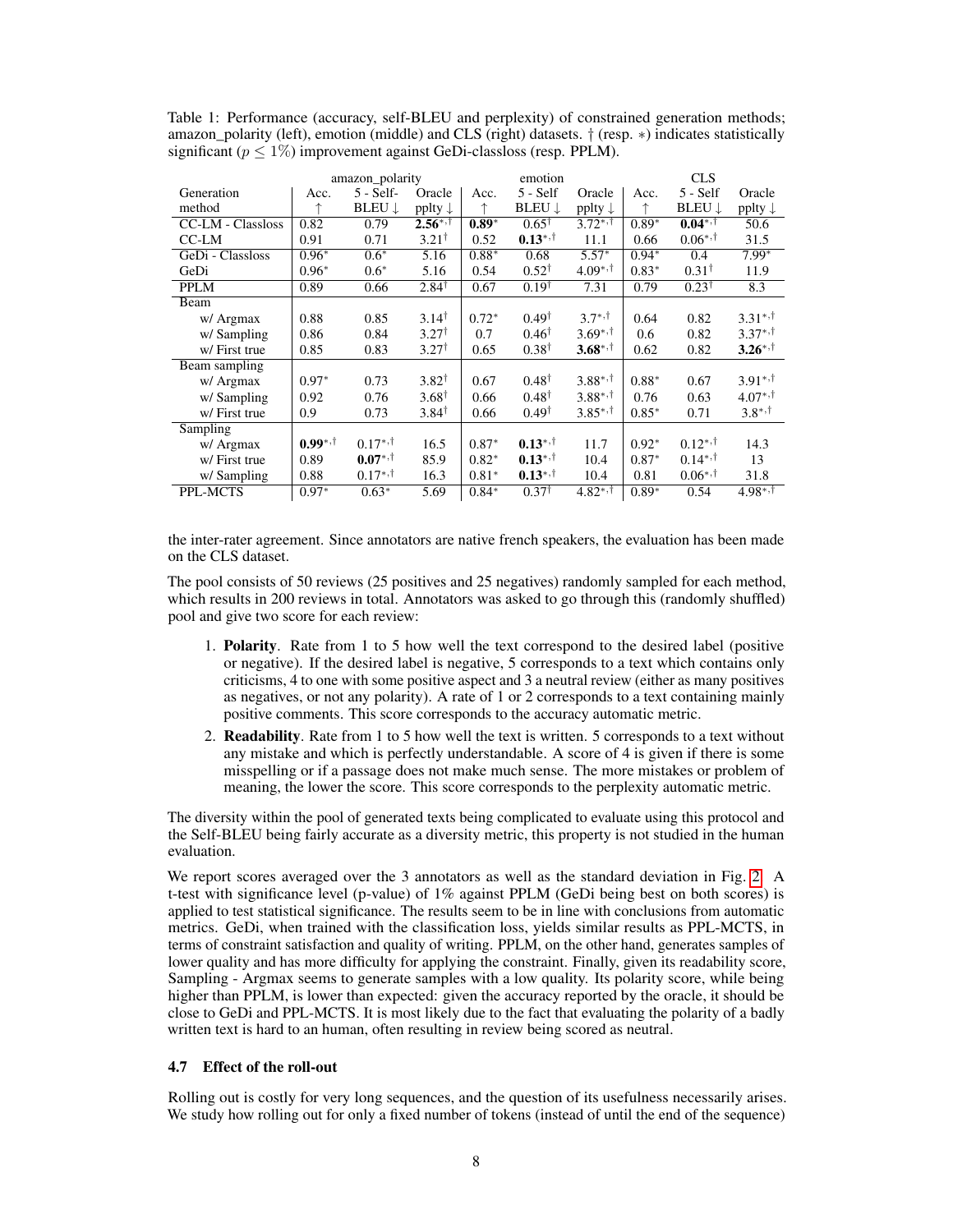| Generation method | Polarity          | Readability         |
|-------------------|-------------------|---------------------|
| GeDi - Classloss  | $4,46 \pm 0,08^*$ | $4, 19 \pm 0, 28^*$ |
| <b>PPL-MCTS</b>   | $4,43 \pm 0,12^*$ | $4,05 \pm 0,23^*$   |
| PPLM              | $3,74 \pm 0,08$   | $3, 12 \pm 0, 19$   |
| Sampling - Argmax | $4,00 \pm 0,11$   | $2,83 \pm 0,33$     |

<span id="page-8-0"></span>Table 2: Results of the human evaluation on the CLS dataset (averaged over 3 annotators). ∗ indicates statistically significant ( $p \leq 1\%$ ) improvement against PPLM.

influences the performance of PPL-MCTS. For this experiment, we use the CLS dataset and set the roll-out to 0 (original result), 3, 5, 10 and 20 tokens. As one can note in Fig. [4,](#page-6-2) only 5 tokens allows PPL-MCTS to be on par with GeDi on this dataset. The roll-out size quickly improves accuracy, which then reaches a plateau. It suggests that having an horizon is really helpful but only up to a given point. Conversely, Self-BLEU and oracle perplexity values stay stable, varying respectively from 0.54 to 0.57, and from 4.98 to 5.18 as the roll-out size increases from 0 to 20 (not shown on Fig. [4\)](#page-6-2). Finally, it should be noted that for a –relatively small– fixed number of tokens, the cost of the roll-out is marginal compared to the global cost of PPL-MCTS.

# 5 Conclusion

In this paper, we show that it is possible to control generation with the help of a discriminator that implements some expected constraint on the text. This flexible approach is very useful when using very large language models, such as GPT-3, whose fine-tuning computational costs are prohibitive. In contrast, training a discriminator is easier and cheaper. The methods that we propose to mix the discriminator constraint and the generation yield performance that is equivalent to the best approaches based on LM tuning. On the other hand, such approaches are more expensive during inference, because of the additional cost of the discriminator and a more complex decoding process. PPL-MCTS offers a solution for cases where training is too costly for the downstream application or the language model is not directly accessible. GeDi tackles this extra inference cost by using CC-LM as discriminator. Seeing text generation as a tree exploration process, it lowers the cost of width exploration but the depth exploration is still an issue, since it is now very similar to a standard maximum likelihood search. Monte Carlo Tree Search provides an efficient way to determine the best local choice in the long run, lowering the cost of depth exploration. Thus, these two methods solve different facets of constrained generation, and the combination of the two is a promising perspective. Moreover, MCTS allows to precisely define the best compromise between cost and quality, while ensuring the efficiency of the search theoretically. For reproducibility purposes, our implementation is made available at <https://github.com/NohTow/PPL-MCTS>.

Several research avenues are opened by this work. For methods yielding high perplexity, exploring the  $\alpha$  parameter could help to reach a better compromise between accuracy and perplexity. Similarly, the size (number of tokens considered) of the roll-out in MCTS offers some ways to control the cost/performance compromise. Having an adaptive roll-out size, as in [\[4\]](#page-9-9), would seem particularly suited for texts. Last, it should be noted that fine-tuning a model and controlling the generation with a discriminator can be used jointly. For instance, one can use MCTS on a tuned LM, which will most likely result in even better results because sequences considered during the search will have an overall higher quality for the considered task.

# 6 Ethics/Broader impact

The ethical risks of large LMs are well known [\[1\]](#page-9-10). Especially when they are trained on large quantities of non curated data, it has be shown that they tend to reproduce or amplifies biases on gender, race, etc. and more generally may produce inappropriate content [\[9\]](#page-9-11). Constrained generation as we propose is one way to control, a posteriori of the LM training, that the generated texts respect some criteria. The ethical interests are thus important, such as adding constraint about race diversity, gender equality, non toxicity, etc. But of course the same technique could be used for malicious purposes, such as constraining generation so it produces offensive texts, targeted fake news, etc.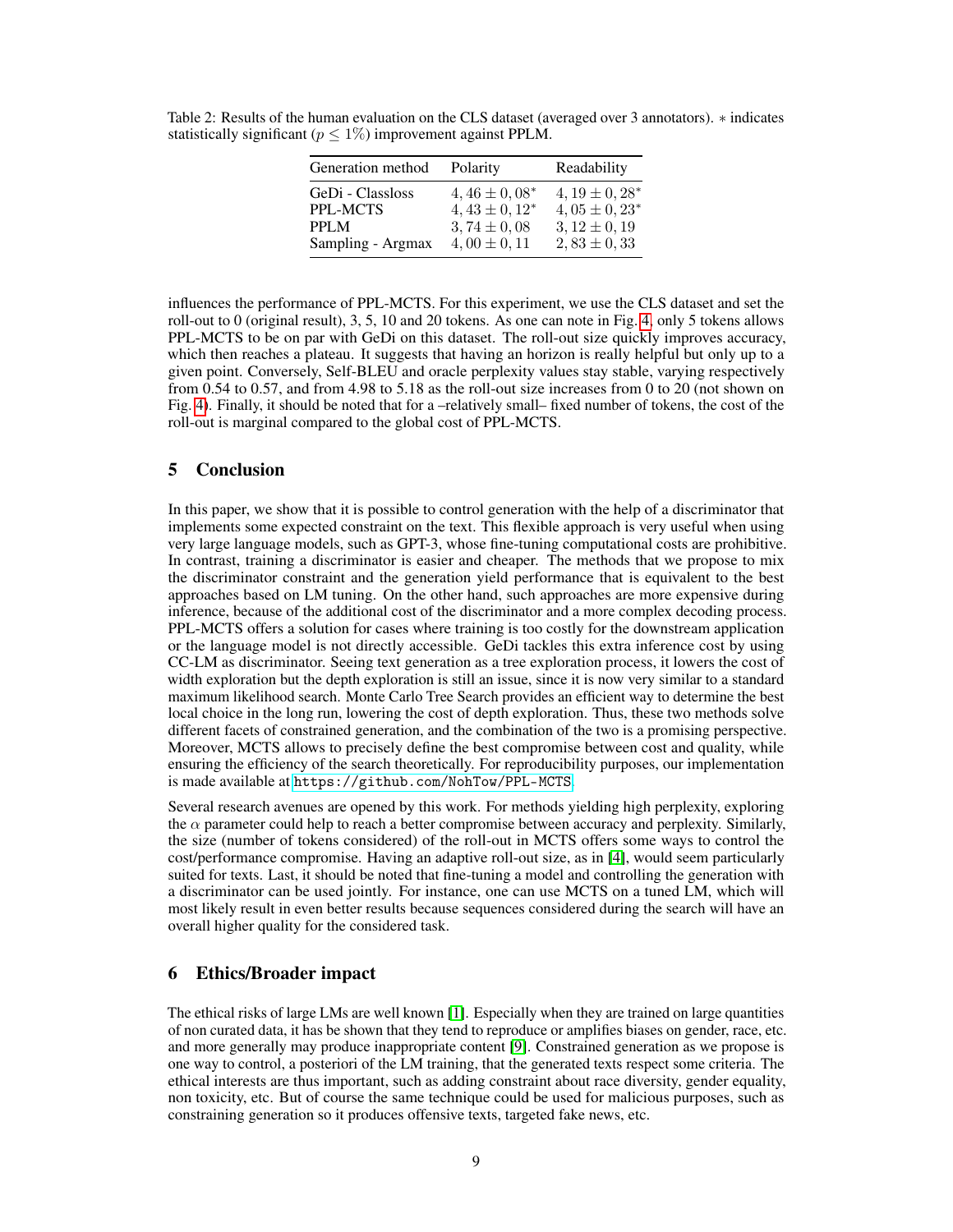### References

- <span id="page-9-10"></span>[1] Emily M. Bender, Timnit Gebru, Angelina McMillan-Major, and Shmargaret Shmitchell. On the dangers of stochastic parrots: Can language models be too big? In *Proceedings of the 2021 ACM Conference on Fairness, Accountability, and Transparency*, FAccT '21, page 610–623, New York, NY, USA, 2021. Association for Computing Machinery.
- <span id="page-9-0"></span>[2] Tom B. Brown, Benjamin Mann, Nick Ryder, Melanie Subbiah, Jared Kaplan, Prafulla Dhariwal, Arvind Neelakantan, Pranav Shyam, Girish Sastry, Amanda Askell, Sandhini Agarwal, Ariel Herbert-Voss, Gretchen Krueger, Tom Henighan, Rewon Child, Aditya Ramesh, Daniel M. Ziegler, Jeffrey Wu, Clemens Winter, Christopher Hesse, Mark Chen, Eric Sigler, Mateusz Litwin, Scott Gray, Benjamin Chess, Jack Clark, Christopher Berner, Sam McCandlish, Alec Radford, Ilya Sutskever, and Dario Amodei. Language models are few-shot learners. In Hugo Larochelle, Marc'Aurelio Ranzato, Raia Hadsell, Maria-Florina Balcan, and Hsuan-Tien Lin, editors, *Advances in Neural Information Processing Systems 33: Annual Conference on Neural Information Processing Systems 2020, NeurIPS 2020, December 6-12, 2020, virtual*, 2020.
- <span id="page-9-5"></span>[3] Massimo Caccia, Lucas Caccia, William Fedus, Hugo Larochelle, Joelle Pineau, and Laurent Charlin. Language gans falling short. In *8th International Conference on Learning Representations, ICLR 2020, Addis Ababa, Ethiopia, April 26-30, 2020*. OpenReview.net, 2020.
- <span id="page-9-9"></span>[4] Alba Cotarelo, Vicente García Díaz, Edward Núñez Valdez, Cristian González García, Alberto Gómez, and Jerry Lin. Improving monte carlo tree search with artificial neural networks without heuristics. *Applied Sciences*, 11:2056, 02 2021.
- <span id="page-9-1"></span>[5] Rémi Coulom. Efficient selectivity and backup operators in monte-carlo tree search. In H. Jaap van den Herik, Paolo Ciancarini, and H. H. L. M. Donkers, editors, *Computers and Games, 5th International Conference, CG 2006, Turin, Italy, May 29-31, 2006. Revised Papers*, volume 4630 of *Lecture Notes in Computer Science*, pages 72–83. Springer, 2006.
- <span id="page-9-4"></span>[6] Sumanth Dathathri, Andrea Madotto, Janice Lan, Jane Hung, Eric Frank, Piero Molino, Jason Yosinski, and Rosanne Liu. Plug and play language models: A simple approach to controlled text generation. In *8th International Conference on Learning Representations, ICLR 2020, Addis Ababa, Ethiopia, April 26-30, 2020*. OpenReview.net, 2020.
- <span id="page-9-6"></span>[7] Carnegie-Mellon University.Computer Science Dept. Speech understanding systems: summary of results of the five-year research effort at carnegie-mellon university., Jun 2018.
- <span id="page-9-8"></span>[8] Jacob Devlin, Ming-Wei Chang, Kenton Lee, and Kristina Toutanova. BERT: pre-training of deep bidirectional transformers for language understanding. In Jill Burstein, Christy Doran, and Thamar Solorio, editors, *Proceedings of the 2019 Conference of the North American Chapter of the Association for Computational Linguistics: Human Language Technologies, NAACL-HLT 2019, Minneapolis, MN, USA, June 2-7, 2019, Volume 1 (Long and Short Papers)*, pages 4171–4186. Association for Computational Linguistics, 2019.
- <span id="page-9-11"></span>[9] Samuel Gehman, Suchin Gururangan, Maarten Sap, Yejin Choi, and Noah A. Smith. Real-ToxicityPrompts: Evaluating neural toxic degeneration in language models. In *Findings of the Association for Computational Linguistics: EMNLP 2020*, pages 3356–3369, Online, November 2020. Association for Computational Linguistics.
- <span id="page-9-7"></span>[10] Ari Holtzman, Jan Buys, Li Du, Maxwell Forbes, and Yejin Choi. The curious case of neural text degeneration. In *8th International Conference on Learning Representations, ICLR 2020, Addis Ababa, Ethiopia, April 26-30, 2020*. OpenReview.net, 2020.
- <span id="page-9-3"></span>[11] Ari Holtzman, Jan Buys, Maxwell Forbes, Antoine Bosselut, David Golub, and Yejin Choi. Learning to write with cooperative discriminators. In Iryna Gurevych and Yusuke Miyao, editors, *Proceedings of the 56th Annual Meeting of the Association for Computational Linguistics, ACL 2018, Melbourne, Australia, July 15-20, 2018, Volume 1: Long Papers*, pages 1638–1649. Association for Computational Linguistics, 2018.
- <span id="page-9-2"></span>[12] Nitish Shirish Keskar, Bryan McCann, Lav R. Varshney, Caiming Xiong, and Richard Socher. CTRL: A conditional transformer language model for controllable generation. *CoRR*, abs/1909.05858, 2019.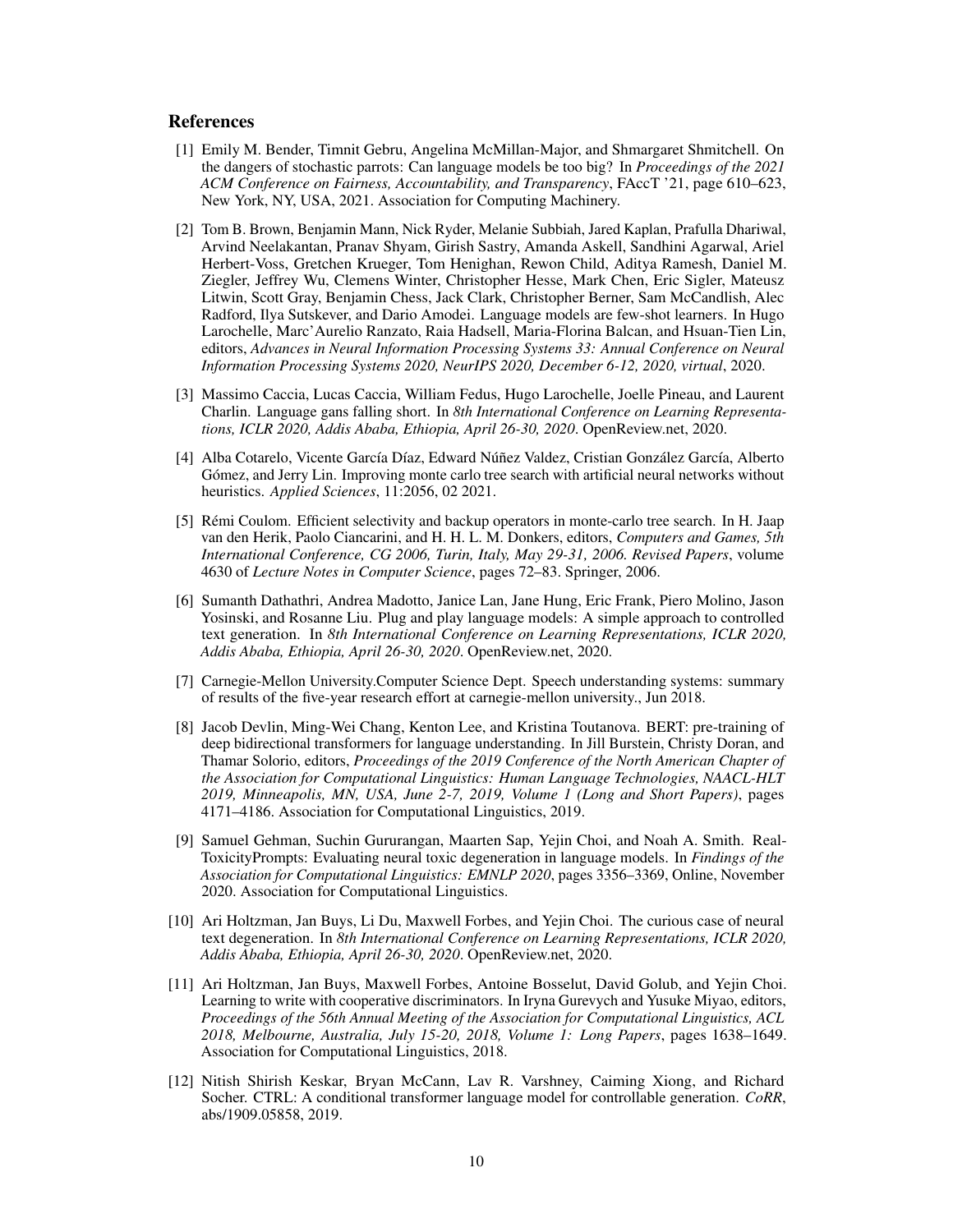- <span id="page-10-5"></span>[13] Ben Krause, Akhilesh Deepak Gotmare, Bryan McCann, Nitish Shirish Keskar, Shafiq R. Joty, Richard Socher, and Nazneen Fatema Rajani. Gedi: Generative discriminator guided sequence generation. *CoRR*, abs/2009.06367, 2020.
- <span id="page-10-2"></span>[14] Varun Kumar, Ashutosh Choudhary, and Eunah Cho. Data augmentation using pre-trained transformer models. *CoRR*, abs/2003.02245, 2020.
- <span id="page-10-11"></span>[15] Hang Le, Loïc Vial, Jibril Frej, Vincent Segonne, Maximin Coavoux, Benjamin Lecouteux, Alexandre Allauzen, Benoît Crabbé, Laurent Besacier, and Didier Schwab. Flaubert: Unsupervised language model pre-training for french. In Nicoletta Calzolari, Frédéric Béchet, Philippe Blache, Khalid Choukri, Christopher Cieri, Thierry Declerck, Sara Goggi, Hitoshi Isahara, Bente Maegaard, Joseph Mariani, Hélène Mazo, Asunción Moreno, Jan Odijk, and Stelios Piperidis, editors, *Proceedings of The 12th Language Resources and Evaluation Conference, LREC 2020, Marseille, France, May 11-16, 2020*, pages 2479–2490. European Language Resources Association, 2020.
- <span id="page-10-9"></span>[16] Rémi Leblond, Jean-Baptiste Alayrac, Laurent Sifre, Miruna Pislar, Jean-Baptiste Lespiau, Ioannis Antonoglou, Karen Simonyan, and Oriol Vinyals. Machine translation decoding beyond beam search. *CoRR*, abs/2104.05336, 2021.
- <span id="page-10-3"></span>[17] Yannis Papanikolaou and Andrea Pierleoni. DARE: data augmented relation extraction with GPT-2. *CoRR*, abs/2004.13845, 2020.
- <span id="page-10-10"></span>[18] Kishore Papineni, Salim Roukos, Todd Ward, and Wei-Jing Zhu. Bleu: a method for automatic evaluation of machine translation. In *Proceedings of the 40th Annual Meeting of the Association for Computational Linguistics, July 6-12, 2002, Philadelphia, PA, USA*, pages 311–318. ACL, 2002.
- <span id="page-10-1"></span>[19] Alec Radford, Jeff Wu, R. Child, David Luan, Dario Amodei, and Ilya Sutskever. Language models are unsupervised multitask learners. 2019.
- <span id="page-10-7"></span>[20] Christopher D. Rosin. Multi-armed bandits with episode context. *Ann. Math. Artif. Intell.*, 61(3):203–230, 2011.
- <span id="page-10-12"></span>[21] Elvis Saravia, Hsien-Chi Toby Liu, Yen-Hao Huang, Junlin Wu, and Yi-Shin Chen. CARER: contextualized affect representations for emotion recognition. In Ellen Riloff, David Chiang, Julia Hockenmaier, and Jun'ichi Tsujii, editors, *Proceedings of the 2018 Conference on Empirical Methods in Natural Language Processing, Brussels, Belgium, October 31 - November 4, 2018*, pages 3687–3697. Association for Computational Linguistics, 2018.
- <span id="page-10-4"></span>[22] Thomas Scialom, Paul-Alexis Dray, Sylvain Lamprier, Benjamin Piwowarski, and Jacopo Staiano. Discriminative adversarial search for abstractive summarization. In *Proceedings of the 37th International Conference on Machine Learning, ICML 2020, 13-18 July 2020, Virtual Event*, volume 119 of *Proceedings of Machine Learning Research*, pages 8555–8564. PMLR, 2020.
- <span id="page-10-6"></span>[23] David Silver, Thomas Hubert, Julian Schrittwieser, Ioannis Antonoglou, Matthew Lai, Arthur Guez, Marc Lanctot, Laurent Sifre, Dharshan Kumaran, Thore Graepel, Timothy Lillicrap, Karen Simonyan, and Demis Hassabis. A general reinforcement learning algorithm that masters chess, shogi, and go through self-play. *Science*, 362(6419):1140–1144, 2018.
- <span id="page-10-8"></span>[24] David Silver, Julian Schrittwieser, Karen Simonyan, Ioannis Antonoglou, Aja Huang, Arthur Guez, Thomas Hubert, Lucas Baker, Matthew Lai, Adrian Bolton, Yutian Chen, Timothy P. Lillicrap, Fan Hui, Laurent Sifre, George van den Driessche, Thore Graepel, and Demis Hassabis. Mastering the game of go without human knowledge. *Nat.*, 550(7676):354–359, 2017.
- <span id="page-10-0"></span>[25] Ashish Vaswani, Noam Shazeer, Niki Parmar, Jakob Uszkoreit, Llion Jones, Aidan N. Gomez, Lukasz Kaiser, and Illia Polosukhin. Attention is all you need. In Isabelle Guyon, Ulrike von Luxburg, Samy Bengio, Hanna M. Wallach, Rob Fergus, S. V. N. Vishwanathan, and Roman Garnett, editors, *Advances in Neural Information Processing Systems 30: Annual Conference on Neural Information Processing Systems 2017, December 4-9, 2017, Long Beach, CA, USA*, pages 5998–6008, 2017.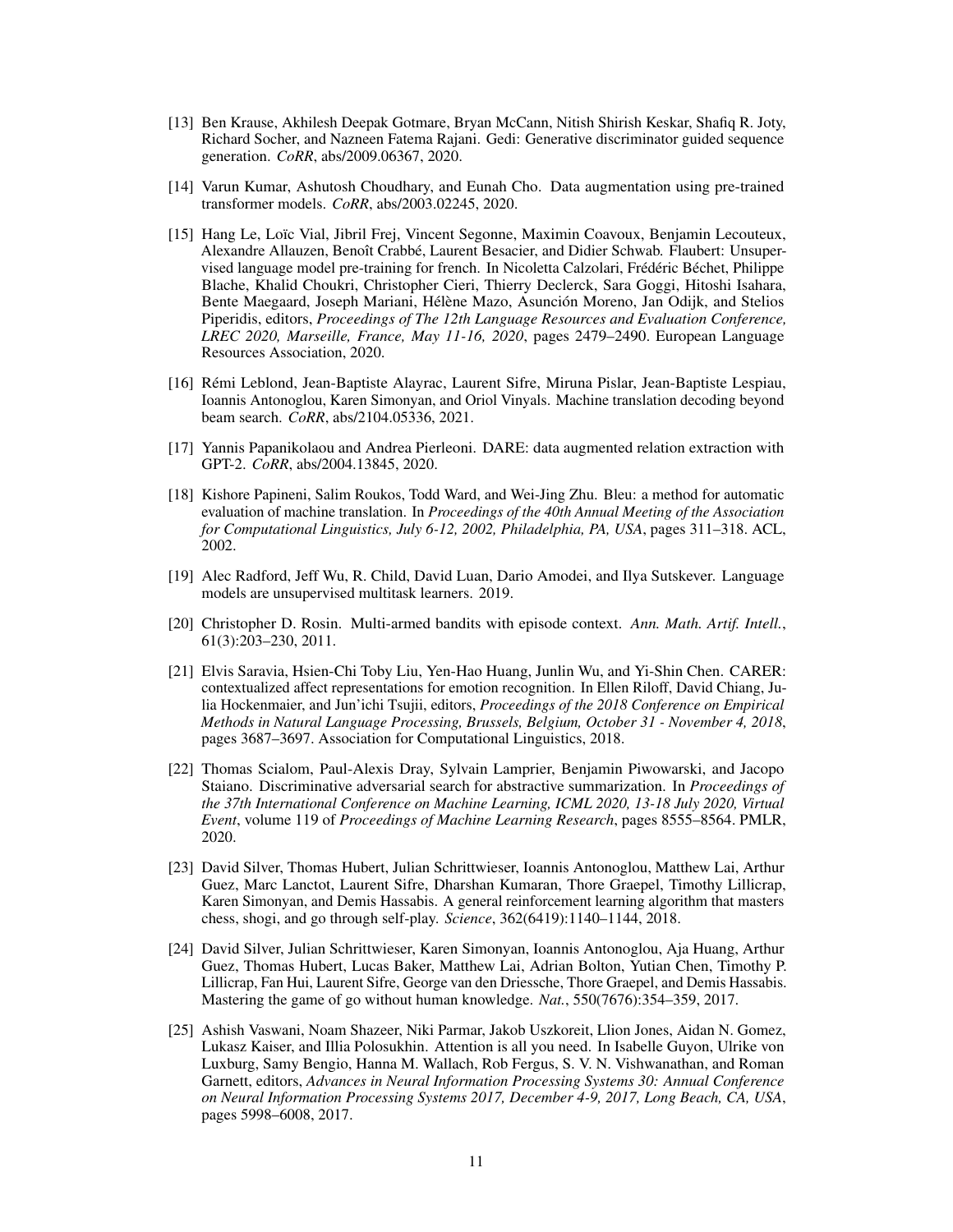- <span id="page-11-0"></span>[26] Rowan Zellers, Ari Holtzman, Hannah Rashkin, Yonatan Bisk, Ali Farhadi, Franziska Roesner, and Yejin Choi. Defending against neural fake news. In Hanna M. Wallach, Hugo Larochelle, Alina Beygelzimer, Florence d'Alché-Buc, Emily B. Fox, and Roman Garnett, editors, *Advances in Neural Information Processing Systems 32: Annual Conference on Neural Information Processing Systems 2019, NeurIPS 2019, December 8-14, 2019, Vancouver, BC, Canada*, pages 9051–9062, 2019.
- <span id="page-11-2"></span>[27] Xiang Zhang, Junbo Jake Zhao, and Yann LeCun. Character-level convolutional networks for text classification. In Corinna Cortes, Neil D. Lawrence, Daniel D. Lee, Masashi Sugiyama, and Roman Garnett, editors, *Advances in Neural Information Processing Systems 28: Annual Conference on Neural Information Processing Systems 2015, December 7-12, 2015, Montreal, Quebec, Canada*, pages 649–657, 2015.
- <span id="page-11-1"></span>[28] Yaoming Zhu, Sidi Lu, Lei Zheng, Jiaxian Guo, Weinan Zhang, Jun Wang, and Yong Yu. Texygen: A benchmarking platform for text generation models. In Kevyn Collins-Thompson, Qiaozhu Mei, Brian D. Davison, Yiqun Liu, and Emine Yilmaz, editors, *The 41st International ACM SIGIR Conference on Research & Development in Information Retrieval, SIGIR 2018, Ann Arbor, MI, USA, July 08-12, 2018*, pages 1097–1100. ACM, 2018.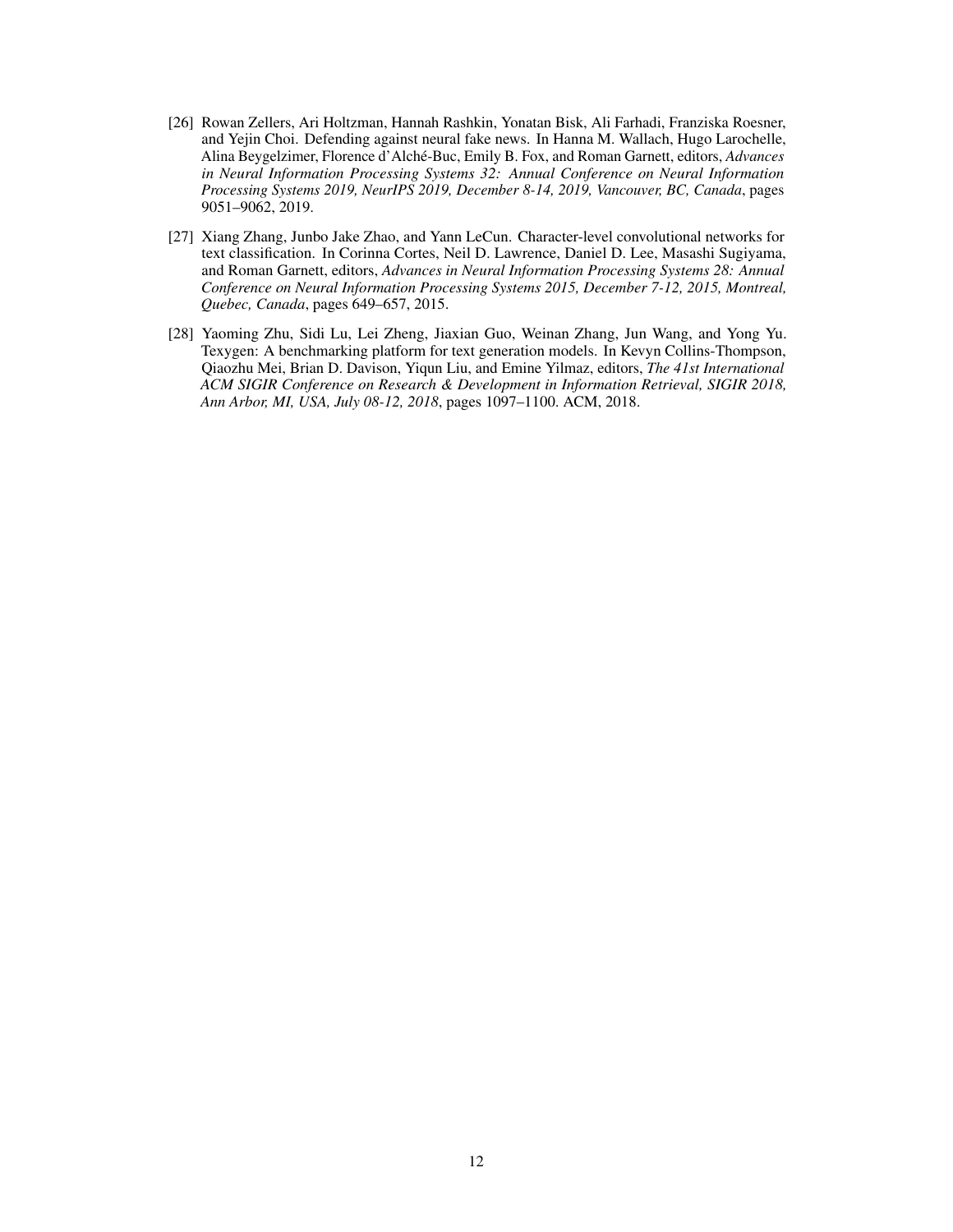# A Appendix

We provide in this technical appendix additional information on the experiments. Further experimental results, as well as examples, are given and discussed.

## A.1 Data splits

We adapted the way we split the dataset into two parts and train/test/validation sets depending on the original datasets splits. Amazon\_polarity is composed of a training set of 3 600 000 examples and a test set of 400 000. We split both in two and kept 20% of each training set for validation. Emotion already comes with train, test and validation set, hence we just split each in two. Finally, CLS is composed of a train and test sets that have a size of 6000. We split the training set in two and split the test set twice so we got two validations and test sets.

The first train and validation sets are used to train and control the training of models used for the generation: the guiding classifier, "vanilla" LM and CC-LM. The test set serves to verify their performance.

The second ones are used to train the LM oracle and the classifier used to measure the accuracy. The test set allows to verify that these models are trustable for accurate evaluation. Once all the models are trained, the controlled generation is evaluated on 900 samples generated from prompts never seen by the discriminator.

# A.2 Complementary results

We tested three values for the temperature parameter for each proposed method: 1.0, 1.1 and 1.2. As the temperature grows, the output distribution of the language model becomes more and more uniform. This means that high temperatures should result in high perplexities because the sampling deviates further from the original distribution.

For PPL-MCTS, we also studied the impact of  $c_{puct}$  by testing values 1.0, 3.0, 5.0 and 8.0 along with the different temperature values mentioned.  $c_{puct}$  defines the compromise between exploiting nodes that already have great scores and exploring less played but promising ones. A high  $c_{puct}$  encourages exploration. We remind that the repetition penalty  $I$  in (2) has been set to 1.2 as defined in CTRL.

In Section 'Results', we reported only one set of parameter values for each method and dataset, the one that yields the best accuracy result. We report hereafter results with every tested set of parameters in Tables [3,](#page-15-0) [4](#page-16-0) and [5](#page-17-0) for respectively the emotion, CLS and amazon\_polarity datasets.

Unsurprisingly, the perplexity of methods which sample on the LM logits explodes when  $\tau$  grows, without a noticeable gain in accuracy. Since the diversity is already high for low  $\tau$  values, it seems to be better to keep the temperature low with these approaches. Note that the couple  $c_{puct} = 3, \tau = 1.0$ for PPL-MCTS always leads to the best result for this method. Using  $c_{puct} = 8$  seems to yield slightly worse results, especially with a low temperature. However, the different parameters do not greatly affect the results of PPL-MCTS.

### A.3 Examples of generation

We provide an example of generation for amazon\_polarity and emotion datasets using PPL-MCTS, PPLM, GeDi and Sampling - Argmax methods, respectively in Figures [5](#page-13-0) and [6.](#page-13-1) Texts generated using Sampling - Argmax are rather different as suggested by reported high perplexity results. Note that emotion texts are only one sentence while those of amazon\_polarity are complete reviews. This difference motivated the choice of these datasets. Also, we preferred amazon\_polarity over IMDb used in GeDi and PPLM papers because of its bigger size, suitable format and because a French equivalent is available (CLS).

### <span id="page-12-0"></span>A.4 Constraint strength through  $\alpha$

As described in the model improvments section, a parameter  $\alpha$  can be defined to control the relative importance of the discriminator score and the language model likelihood. Thus, this parameter allows to control the constraint application strength, allowing to define a trade-off between staying close the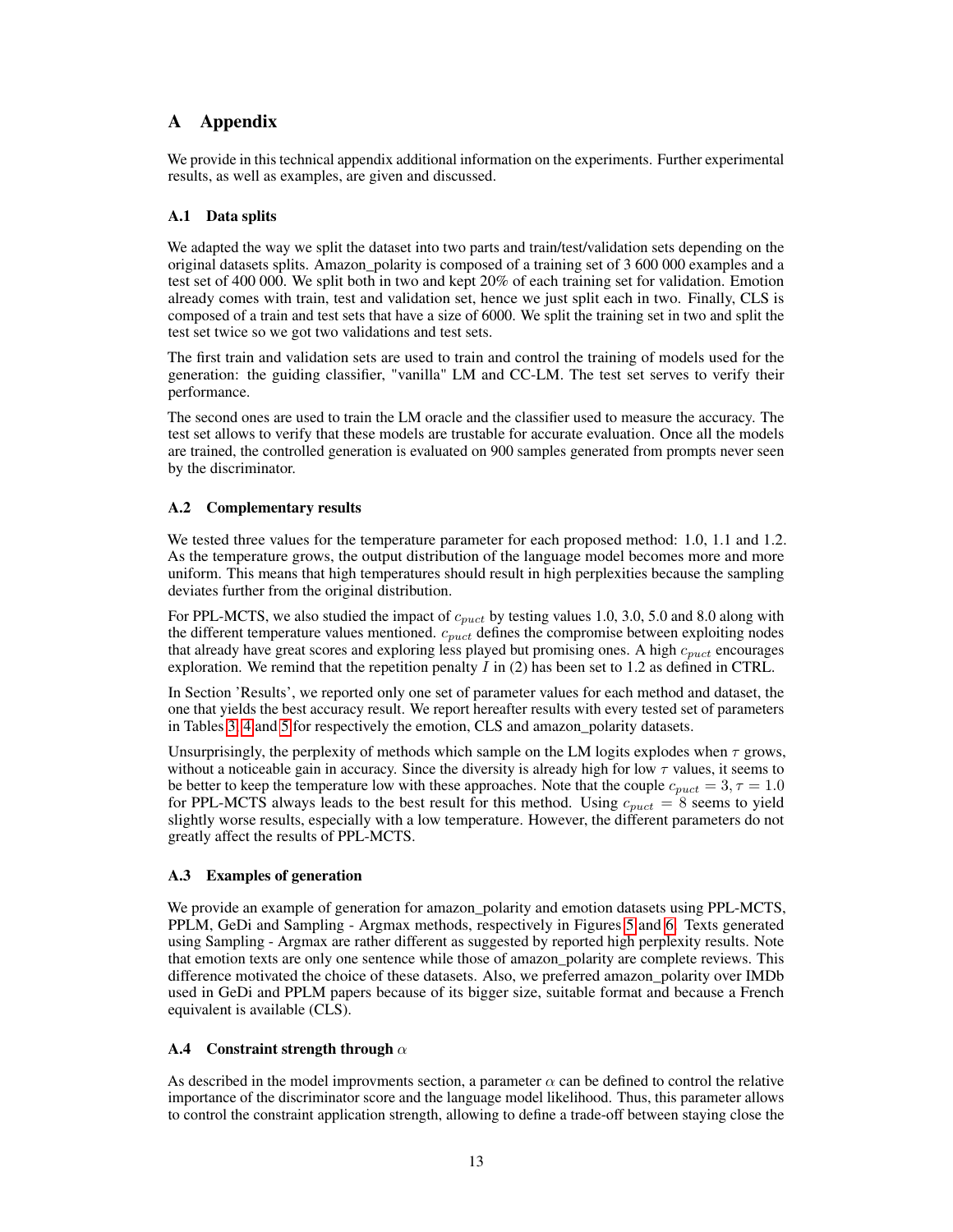### PPL-MCTS

<|startoftext|> realistic account [SEP] ive read this book and i think it is a very good account of the life of a young man. i would recommend to anyone who likes to know about the lives of people in america, or any other country that has been around for centuries.< | endoftext|>

### PPLM

<|startoftext|> realistic account [SEP] I enjoyed this book. It was realistic and I enjoyed the way the author described the people and places. I would recommend this book to anyone who is interested in the history of the United States.</endoftextl>

#### GeDi

<|startoftext|> realistic account [SEP] This is a real book. It's not just about the war, but also about the people who fought it. The author has a very realistic view of what happened in Vietnam and how it affected our country. I would recommend this book to anyone interested in learning more about Vietnam or any other war that took place during that time period</r></r>adoftext

#### Sampling - Argmax

<|startoftext|> realistic account [SEP] ive seen many of these. they mostly in the 20's, 30's and 40's and the luscious ones i know - men like this - there's an old saying that farts, u makin' u sell it..this movie has a lot of realism to it too! and i was totally impressed on how good the kids and the predator was! will it be hard for them to make more like this? i think it will! i read that war is going to be much</r></reduction-

<span id="page-13-0"></span>Figure 5: Example of constrained generations using PPL-MCTS, PPLM, GeDi and Sampling - Argmax methods (from top to bottom) on the positive class, using the same prompt (in bold) from amazon\_polarity.

#### PPL-MCTS

<|startoftext|> i feel that working with a group of people who are so passionate about the same thing is really important<|endoftext|>

### PPLM

<|startoftext|> i feel that working hard and caring for someone i don t care for is a lot less selfish than i would be feeling for someone i<lendoftextl>

#### GeDi

<|startoftext|> i feel that working with the ladies of the family is a wonderful thing and i am very fond of the way they look and feel<lendoftextl>

#### Sampling - Argmax

<|startoftext|> i feel that working at imgur for so many years is ill be devoted to it<|endoftext|>

<span id="page-13-1"></span>Figure 6: Example of constrained generations using PPL-MCTS, PPLM, GeDi and Sampling - Argmax methods (from top to bottom) on the 'love' class, using the same prompt (in bold) from emotion.

original LM and satisfying the constraint. Note that in all of our experiments, this parameter has been set to 1, focusing on the constraint application since the proposed methods already inherently provide legible texts.

As a proof of concept, we tested automatic metrics on a range of values for  $\alpha$ , using the Sampling -Argmax method on the amazon\_polarity dataset. We chose this method and dataset since it yields top result in term of accuracy, but also exhibits very high perplexity. In this case, it seems interesting to trade a bit of accuracy for better written texts.

Results are roughly constant when  $\alpha$  is lower than 0.98, so it has an impact only for values between 0.98 and 1. This is due to the fact that, for a long enough sequence,  $p_{\theta}(x)$  is often relatively small compared to  $p_D(c \mid x)$ . This difference of scale annihilates the influence of  $\alpha$ . This interval thus corresponds to values of  $\alpha$  that rescale  $p_D(c \mid x)^\alpha$  and  $p_\theta(x)^{1-\alpha}$  on a same order of magnitude. As shown in Figure [7,](#page-14-0) within this regime, we can observe a linear dependency between  $\alpha$  and the accuracy as well as the perplexity. This illustrate that a trade-off can be obtained by tuning this parameter, allowing to define the strength of the constraint application which also define how far the generation can be from the original LM distribution.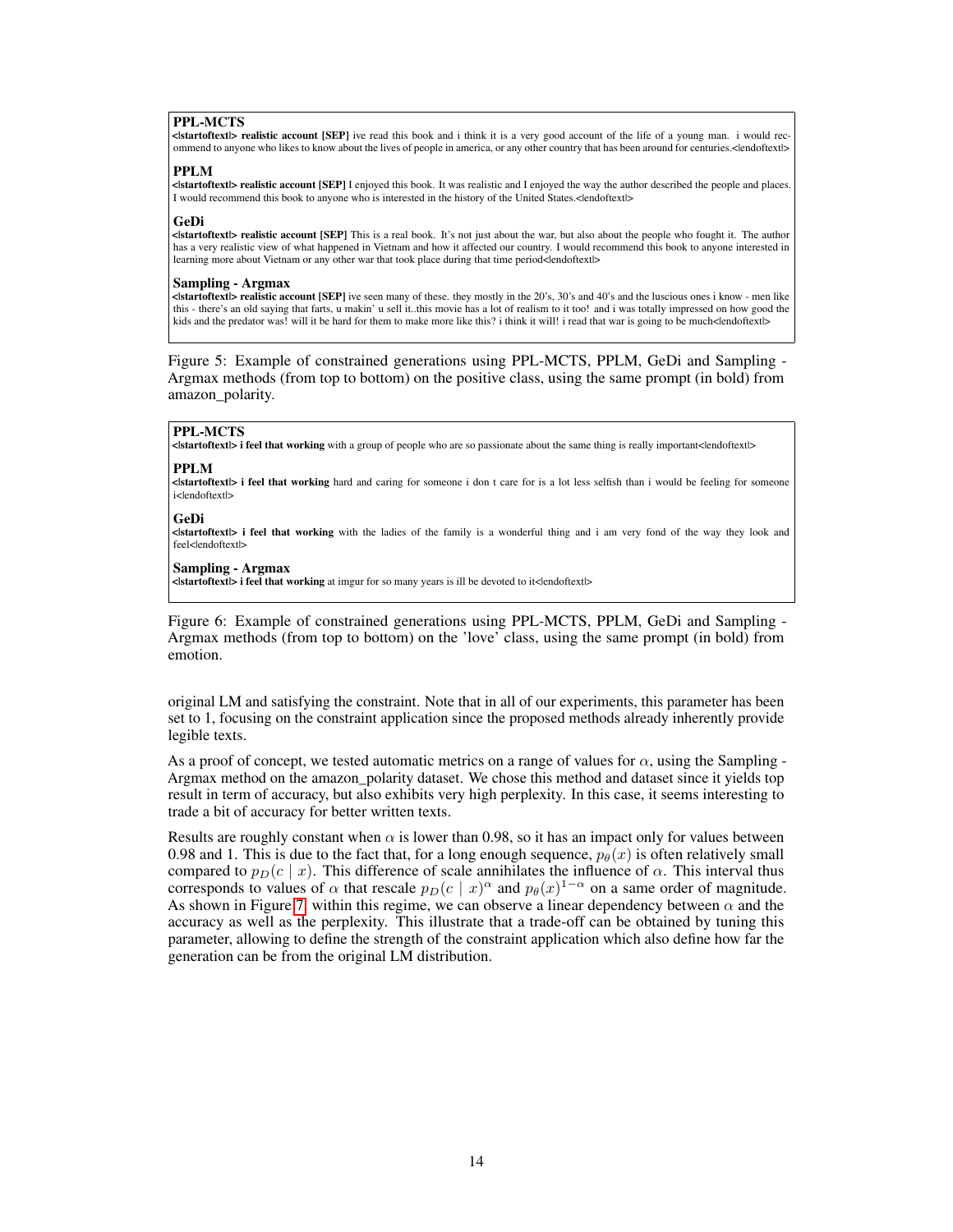

<span id="page-14-0"></span>Figure 7: Accuracy (left) and perplexity (right) of the Sampling - Argmax method according to the  $\alpha$ parameter; amazon\_polarity dataset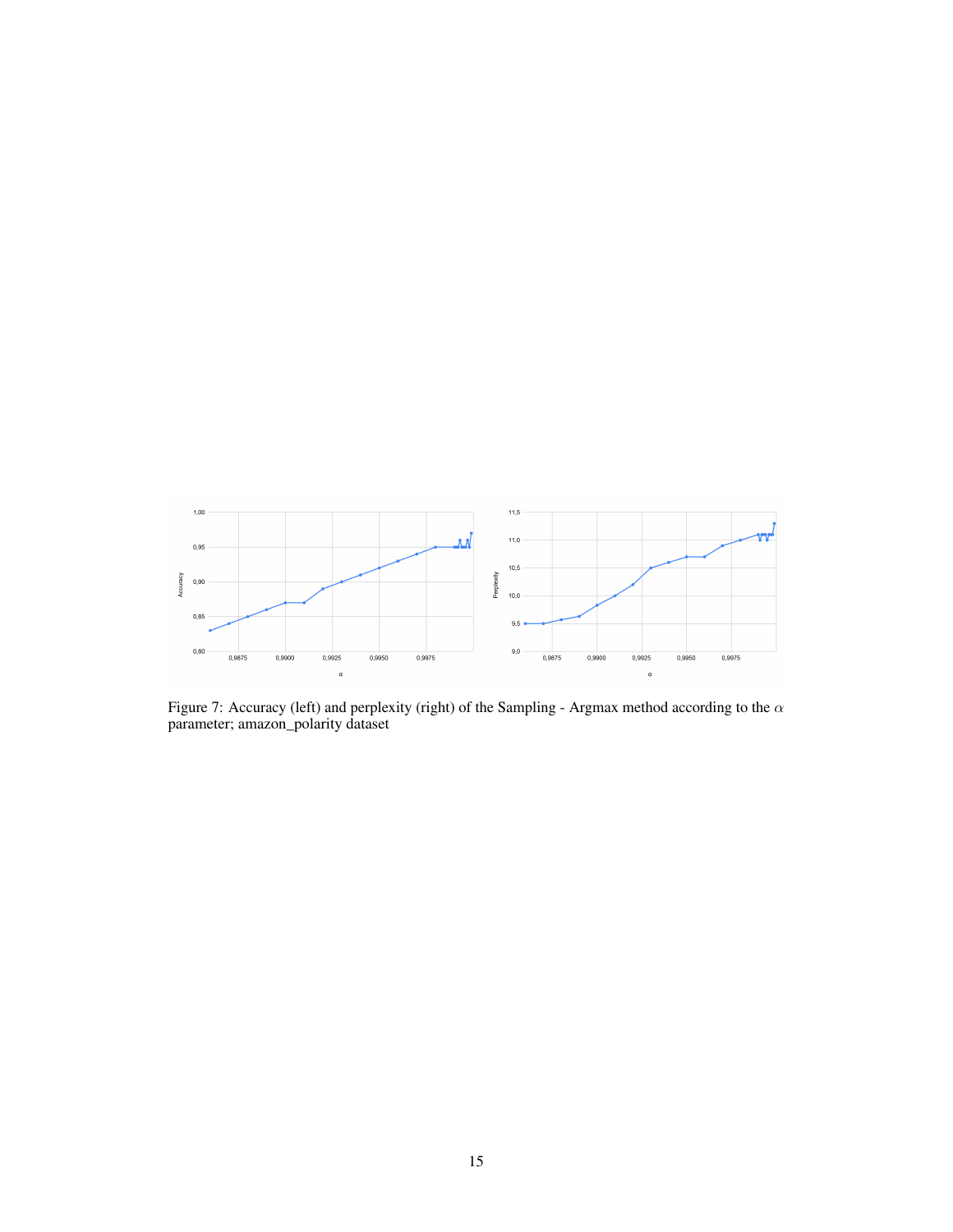<span id="page-15-0"></span>Table 3: Results for every tested set of parameters on the proposed methods; emotion dataset. Results reported in the body of the paper are in italic.

| Generation method                                         | Accuracy $\uparrow$ | 5 - Self-Bleu $\downarrow$ | Oracle perplexity $\downarrow$ |
|-----------------------------------------------------------|---------------------|----------------------------|--------------------------------|
| Beam sampling - Argmax $\tau = 1.0$                       | 0,61                | 0,41                       | 3,7                            |
| Beam sampling - Argmax $\tau = 1.1$                       | 0,65                | 0,48                       | 3,72                           |
| Beam sampling - Argmax $\tau = 1.2$                       | 0,67                | 0,48                       | 3,88                           |
| Beam sampling - First true $\tau = 1.0$                   | 0,58                | 0,4                        | 3,68                           |
| Beam sampling - First true $\tau = 1.1$                   | 0,64                | 0,48                       | 3,69                           |
| Beam sampling - First true $\tau = 1.2$                   | 0,66                | 0,49                       | 3,85                           |
| Beam sampling - Sampling $\tau = 1.0$                     | 0,59                | 0,41                       | 3,69                           |
| Beam sampling - Sampling $\tau = 1.1$                     | 0,64                | 0,49                       | 3,69                           |
| Beam sampling - Sampling $\tau = 1.2$                     | 0,66                | 0,48                       | 3,88                           |
| CC-LM - Greedy Search                                     | 0,51                | 0,1                        | 17                             |
| CC-LM - Sampling $\tau = 1.0$                             | 0,52                | 0,13                       | 11,1                           |
| CC-LM - Sampling $\tau = 1.1$                             | 0,51                | 0,1                        | 15,8                           |
| CC-LM - Sampling $\tau = 1.2$                             | 0,47                | 0,08                       | 31,4                           |
| CC-LM - Classloss - Greedy Search                         | 0,89                | 0,65                       | 3,72                           |
| CC-LM - Classloss - Sampling $\tau=1.0$                   | 0,83                | 0,11                       | 19,6                           |
| CC-LM - Classloss - Sampling $\tau = 1.1$                 | 0,79                | 0,07                       | 33,2                           |
| CC-LM - Classloss - Sampling $\tau = 1.2$                 | 0,79                | 0,05                       | 64,8                           |
| Sampling - Argmax $\tau = 1.0$                            | 0,87                | 0,13                       | 11,7                           |
| Sampling - Argmax $\tau = 1.1$                            | 0,86                | 0,1                        | 19,6                           |
| Sampling - Argmax $\tau = 1.2$                            | 0,86                | 0,07                       | 47,5                           |
| Sampling - First true $\tau = 1.0$                        | 0,82                | 0,13                       | 10,4                           |
| Sampling - First true $\tau = 1.1$                        | 0,81                | 0,11                       | 16,2                           |
| Sampling - First true $\tau = 1.2$                        | 0,77                | 0,09                       | 33,2                           |
| Sampling - Sampling $\tau = 1.0$                          | 0,81                | 0,13                       | 10,4                           |
| Sampling - Sampling $\tau = 1.1$                          | 0,8                 | 0,11                       | 15                             |
| Sampling - Sampling $\tau = 1.2$                          | 0,79                | 0,08                       | 25,7                           |
| PPL-MCTS - $c_{puct} = 1.0, \tau = 1.0$                   | 0,83                | 0,37                       | 4,81                           |
| PPL-MCTS - $c_{puct} = 1.0, \tau = 1.1$                   | 0,8                 | 0,36                       | 4,9                            |
| PPL-MCTS - $c_{puct} = 1.0, \tau = 1.2$                   | 0,82                | 0,33                       | 4,97                           |
| <i>PPL-MCTS - <math>c_{puct} = 3.0, \tau = 1.0</math></i> | 0,84                | 0,37                       | 4,82                           |
| PPL-MCTS - $c_{puct} = 3.0, \tau = 1.1$                   | 0,82                | 0,35                       | 4,85                           |
| PPL-MCTS - $c_{puct} = 3.0, \tau = 1.2$                   | 0,84                | 0,35                       | 4,9                            |
| PPL-MCTS - $c_{puct} = 5.0, \tau = 1.0$                   | 0,84                | 0,38                       | 4,74                           |
| PPL-MCTS - $c_{puct} = 5.0, \tau = 1.1$                   | 0,84                | 0,34                       | 4,79                           |
| PPL-MCTS - $c_{puct} = 5.0, \tau = 1.2$                   | 0,84                | 0,33                       | 4,88                           |
| PPL-MCTS - $c_{puct} = 8.0, \tau = 1.0$                   | 0,81                | 0,38                       | 4,71                           |
| PPL-MCTS - $c_{puct} = 8.0, \tau = 1.1$                   | 0,81                | 0,37                       | 4,72                           |
| PPL-MCTS - $c_{puct} = 8.0, \tau = 1.2$                   | 0,82                | 0,35                       | 4,79                           |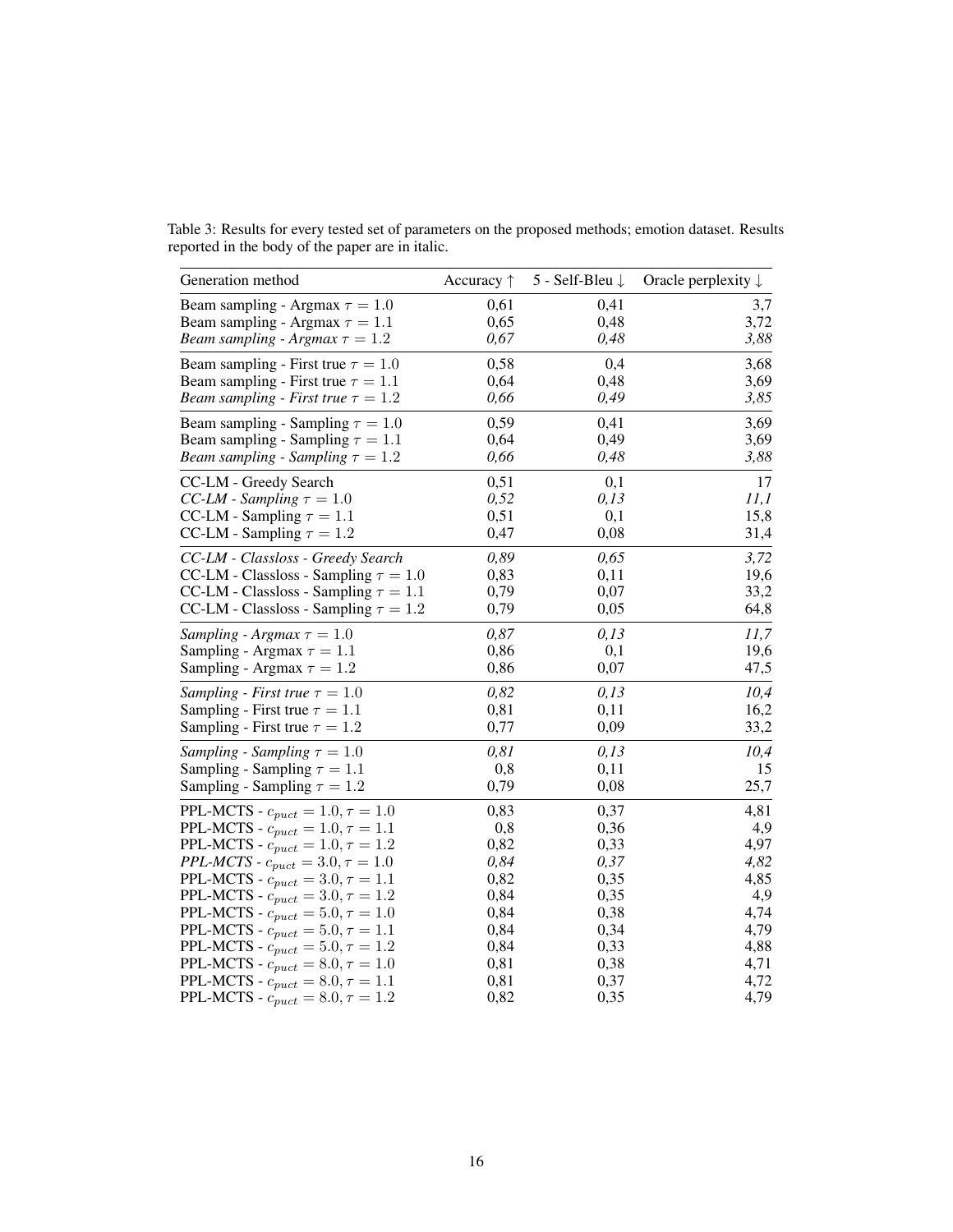<span id="page-16-0"></span>

|                                                  |  | Table 4: Results for every tested set of parameters on the proposed methods; CLS dataset. Results |  |  |  |
|--------------------------------------------------|--|---------------------------------------------------------------------------------------------------|--|--|--|
| reported in the body of the paper are in italic. |  |                                                                                                   |  |  |  |

| Generation method                                         | Accuracy $\uparrow$ | 5 - Self-Bleu ↓ | Oracle perplexity $\downarrow$ |
|-----------------------------------------------------------|---------------------|-----------------|--------------------------------|
| Beam sampling - Argmax $\tau = 1.0$                       | 0,87                | 0,71            | 3,85                           |
| Beam sampling - Argmax $\tau = 1.1$                       | 0,88                | 0,67            | 3,91                           |
| Beam sampling - Argmax $\tau = 1.2$                       | 0,88                | 0,63            | 4,12                           |
| <i>Beam sampling - First true</i> $\tau = 1.0$            | 0,85                | 0,71            | 3,8                            |
| Beam sampling - First true $\tau = 1.1$                   | 0,84                | 0,68            | 3,87                           |
| Beam sampling - First true $\tau = 1.2$                   | 0,85                | 0,63            | 4,07                           |
| Beam sampling - Sampling $\tau = 1.0$                     | 0,74                | 0,71            | 3,82                           |
| Beam sampling - Sampling $\tau = 1.1$                     | 0,72                | 0,68            | 3,89                           |
| Beam sampling - Sampling $\tau = 1.2$                     | 0,76                | 0,63            | 4,07                           |
| CC-LM - Greedy Search                                     | 0,59                | 0,57            | 2,51                           |
| CC-LM - Sampling $\tau = 1.0$                             | 0,62                | 0,15            | 12,3                           |
| CC-LM - Sampling $\tau = 1.1$                             | 0,63                | 0,09            | 18,7                           |
| CC-LM - Sampling $\tau = 1.2$                             | 0,66                | 0,06            | 31,5                           |
| CC-LM - Classloss - Greedy Search                         | 0,8                 | 0,59            | 2,77                           |
| CC-LM - Classloss - Sampling $\tau = 1.0$                 | 0,85                | 0,13            | 17                             |
| CC-LM - Classloss - Sampling $\tau = 1.1$                 | 0,87                | 0,07            | 28                             |
| CC-LM - Classloss - Sampling $\tau = 1.2$                 | 0,89                | 0,04            | 50,6                           |
| Sampling - Argmax $\tau = 1.0$                            | 0,92                | 0,12            | 14,3                           |
| Sampling - Argmax $\tau = 1.1$                            | 0,92                | 0,08            | 20,7                           |
| Sampling - Argmax $\tau = 1.2$                            | 0,92                | 0,05            | 33,6                           |
| Sampling - First true $\tau = 1.0$                        | 0,87                | 0,14            | 13                             |
| Sampling - First true $\tau = 1.1$                        | 0,86                | 0,1             | 19,1                           |
| Sampling - First true $\tau = 1.2$                        | 0,86                | 0,06            | 33,1                           |
| Sampling - Sampling $\tau = 1.0$                          | 0,77                | 0,14            | 12,9                           |
| Sampling - Sampling $\tau = 1.1$                          | 0,78                | 0,09            | 18,8                           |
| Sampling - Sampling $\tau = 1.2$                          | 0,81                | 0,06            | 31,8                           |
| PPL-MCTS - $c_{puct} = 1.0, \tau = 1.0$                   | 0,88                | 0,54            | 4,98                           |
| PPL-MCTS - $c_{puct} = 1.0, \tau = 1.1$                   | 0,87                | 0,53            | 5                              |
| PPL-MCTS - $c_{puct} = 1.0, \tau = 1.2$                   | 0,87                | 0,53            | 5,02                           |
| <i>PPL-MCTS - <math>c_{puct} = 3.0, \tau = 1.0</math></i> | 0,89                | 0,54            | 4,98                           |
| PPL-MCTS - $c_{puct} = 3.0, \tau = 1.1$                   | 0,89                | 0,54            | 4,81                           |
| PPL-MCTS - $c_{puct} = 3.0, \tau = 1.2$                   | 0,89                | 0,54            | 4,86                           |
| PPL-MCTS - $c_{puct} = 5.0, \tau = 1.0$                   | 0,88                | 0,55            | 4,9                            |
| PPL-MCTS - $c_{puct} = 5.0, \tau = 1.1$                   | 0,89                | 0,54            | 4,97                           |
| PPL-MCTS - $c_{puct} = 5.0, \tau = 1.2$                   | 0,89                | 0,54            | 4,91                           |
| PPL-MCTS - $c_{puct} = 8.0, \tau = 1.0$                   | 0,83                | 0,54            | 4,98                           |
| PPL-MCTS - $c_{puct} = 8.0, \tau = 1.1$                   | 0,86                | 0,54            | 4,95                           |
| PPL-MCTS - $c_{puct} = 8.0, \tau = 1.2$                   | 0,88                | 0,55            | 4,94                           |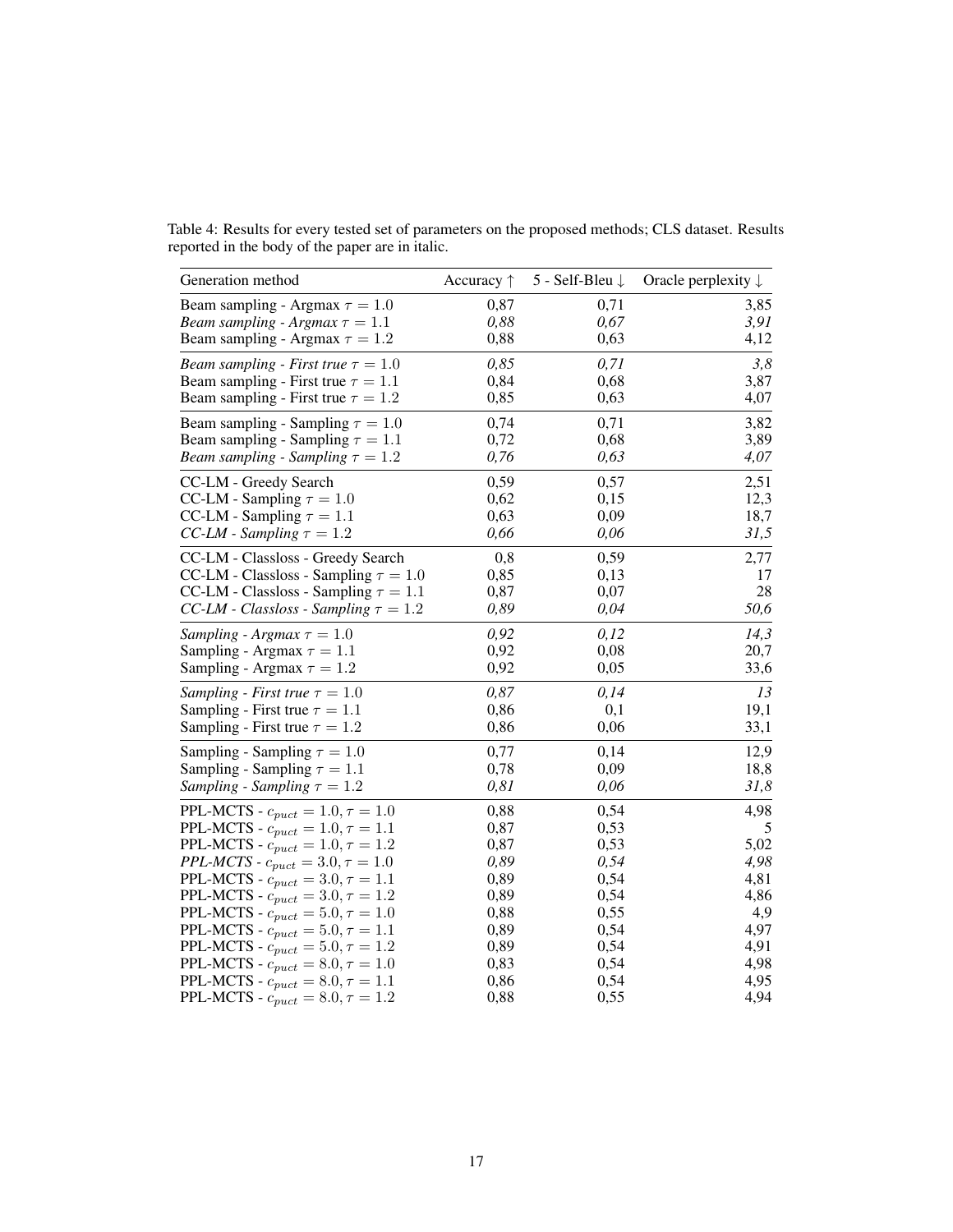<span id="page-17-0"></span>Table 5: Results for every tested set of parameters on the proposed methods; amazon\_polarity dataset. Results reported in the body of the paper are in italic.

| Generation method                                         | Accuracy $\uparrow$ | 5 - Self-Bleu ↓ | Oracle perplexity $\downarrow$ |
|-----------------------------------------------------------|---------------------|-----------------|--------------------------------|
| Beam sampling - Argmax $\tau = 1.0$                       | 0,94                | 0,79            | 3,55                           |
| Beam sampling - Argmax $\tau = 1.1$                       | 0,96                | 0,77            | 3,65                           |
| Beam sampling - Argmax $\tau = 1.2$                       | 0,97                | 0,73            | 3,82                           |
| Beam sampling - First true $\tau = 1.0$                   | 0,86                | 0,77            | 3,73                           |
| Beam sampling - First true $\tau = 1.1$                   | 0,89                | 0,77            | 3,68                           |
| <i>Beam sampling - First true</i> $\tau = 1.2$            | 0,9                 | 0,73            | 3,84                           |
| Beam sampling - Sampling $\tau = 1.0$                     | 0,87                | 0,77            | 3,7                            |
| Beam sampling - Sampling $\tau = 1.1$                     | 0,92                | 0,76            | 3,68                           |
| Beam sampling - Sampling $\tau = 1.2$                     | 0,89                | 0,73            | 3,83                           |
| CC-LM - Greedy Search                                     | 0,91                | 0,71            | 3,21                           |
| CC-LM - Sampling $\tau = 1.0$                             | 0,87                | 0,17            | 15,7                           |
| CC-LM - Sampling $\tau = 1.1$                             | 0,86                | 0,1             | 32,2                           |
| CC-LM - Sampling $\tau = 1.2$                             | 0,8                 | 0,08            | 80,2                           |
| CC-LM - Classloss - Greedy Search                         | 0,82                | 0,79            | 2,56                           |
| CC-LM - Classloss - Sampling $\tau=1.0$                   | 0,81                | 0,16            | 18,4                           |
| CC-LM - Classloss - Sampling $\tau = 1.1$                 | 0,79                | 0,1             | 37,1                           |
| CC-LM - Classloss - Sampling $\tau = 1.2$                 | 0,74                | 0,07            | 95,4                           |
| Sampling - Argmax $\tau = 1.0$                            | 0,99                | 0,17            | 16,5                           |
| Sampling - Argmax $\tau = 1.1$                            | 0,99                | 0,11            | 31,8                           |
| Sampling - Argmax $\tau = 1.2$                            | 0,99                | 0,07            | 84,50                          |
| Sampling - First true $\tau = 1.0$                        | 0,88                | 0,16            | 16,4                           |
| Sampling - First true $\tau = 1.1$                        | 0,87                | 0,1             | 31,5                           |
| Sampling - First true $\tau = 1.2$                        | 0,89                | 0,07            | 85,9                           |
| Sampling - Sampling $\tau = 1.0$                          | 0,88                | 0,17            | 16,3                           |
| Sampling - Sampling $\tau = 1.1$                          | 0,87                | 0,1             | 30,8                           |
| Sampling - Sampling $\tau = 1.2$                          | 0,88                | 0,07            | 81                             |
| PPL-MCTS - $c_{puct} = 1.0, \tau = 1.0$                   | 0,96                | 0,62            | 5,61                           |
| PPL-MCTS - $c_{puct} = 1.0, \tau = 1.1$                   | 0,96                | 0,63            | 5,65                           |
| PPL-MCTS - $c_{puct} = 1.0, \tau = 1.2$                   | 0,96                | 0,62            | 5,66                           |
| <i>PPL-MCTS - <math>c_{puct} = 3.0, \tau = 1.0</math></i> | 0,97                | 0,63            | 5,69                           |
| PPL-MCTS - $c_{puct} = 3.0, \tau = 1.1$                   | 0,97                | 0,62            | 5,77                           |
| PPL-MCTS - $c_{puct} = 3.0, \tau = 1.2$                   | 0,96                | 0,62            | 5,72                           |
| PPL-MCTS - $c_{puct} = 5.0, \tau = 1.0$                   | 0,95                | 0,63            | 5,6                            |
| PPL-MCTS - $c_{puct} = 5.0, \tau = 1.1$                   | 0,96                | 0,63            | 5,66                           |
| PPL-MCTS - $c_{puct} = 5.0, \tau = 1.2$                   | 0,96                | 0,63            | 5,63                           |
| PPL-MCTS - $c_{puct} = 8.0, \tau = 1.0$                   | 0,93                | 0,64            | 5,57                           |
| PPL-MCTS - $c_{puct} = 8.0, \tau = 1.1$                   | 0,93                | 0,64            | 5,57                           |
| PPL-MCTS - $c_{puct} = 8.0, \tau = 1.2$                   | 0,95                | 0,63            | 5,57                           |